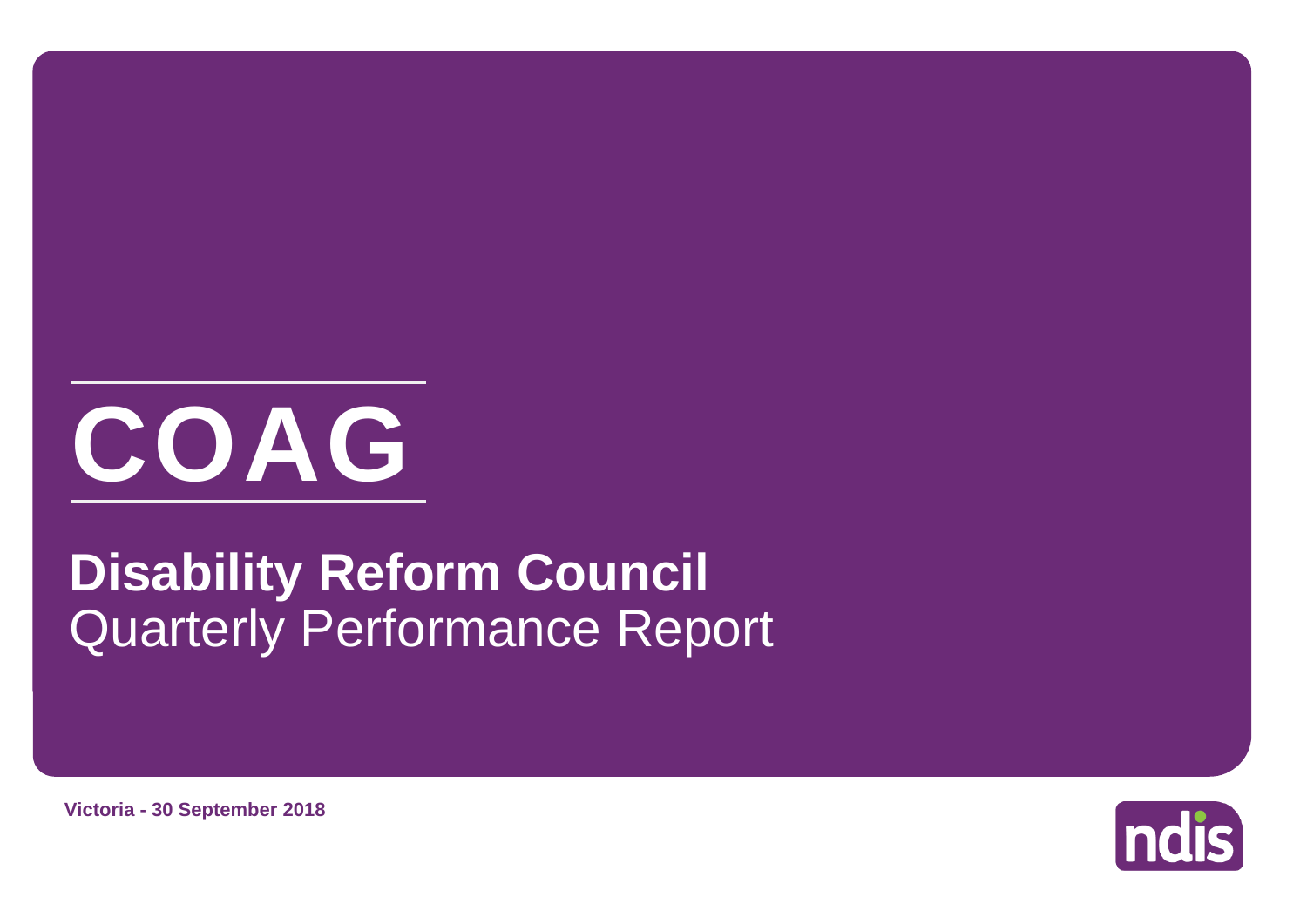

#### **Overview**

a s

**This report is the ninth quarterly report during the NDIS Transition period, which commenced on 1 July 2016.**

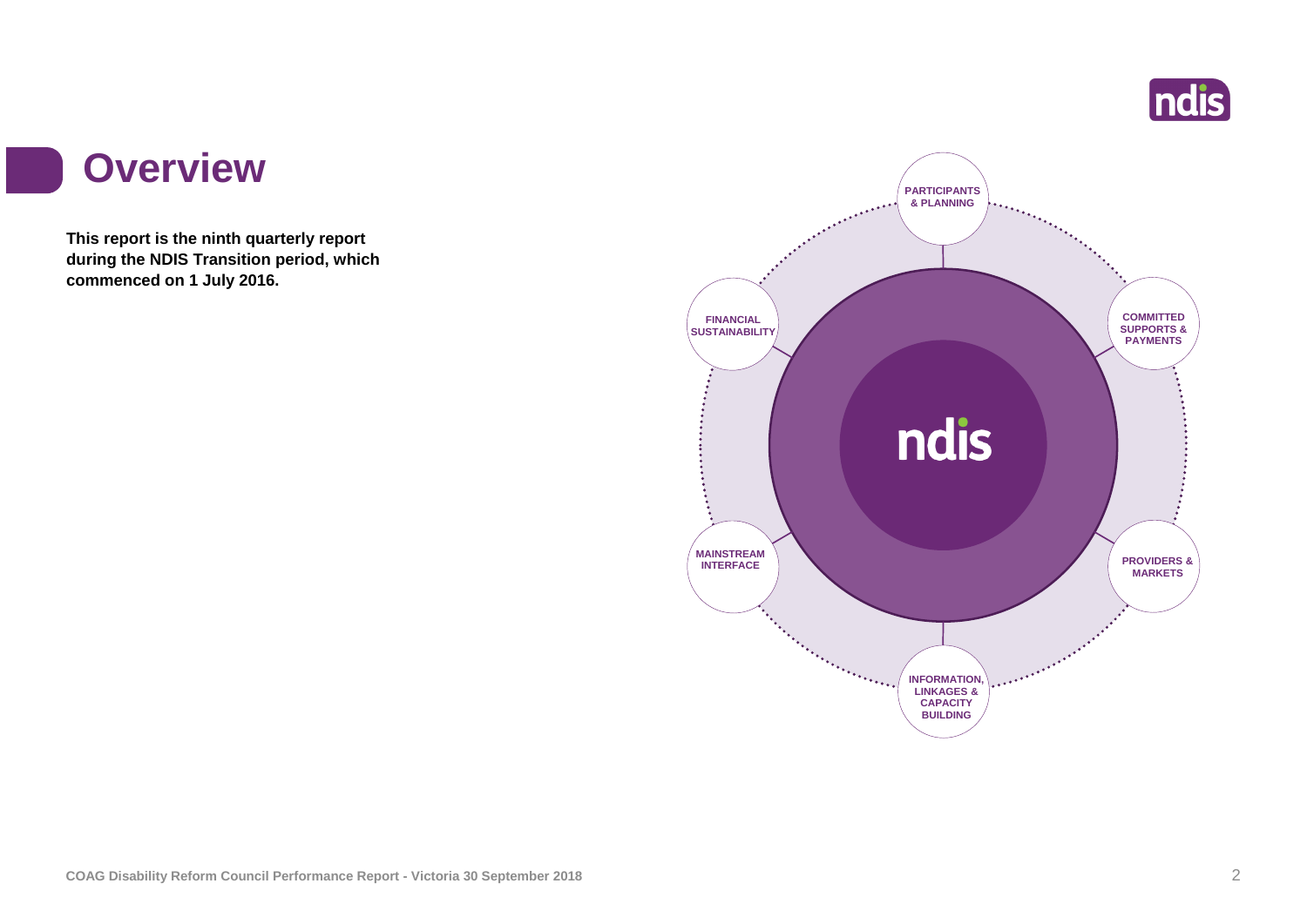

### **Summary**

| <b>Participants and</b>                                                                                                                                                                                | <b>Committed Supports</b>                                                                                                                                                                                                                                                                                                                      | <b>Providers and</b>                                                                                                               | <b>Mainstream Interface</b>                                                            |  |
|--------------------------------------------------------------------------------------------------------------------------------------------------------------------------------------------------------|------------------------------------------------------------------------------------------------------------------------------------------------------------------------------------------------------------------------------------------------------------------------------------------------------------------------------------------------|------------------------------------------------------------------------------------------------------------------------------------|----------------------------------------------------------------------------------------|--|
| <b>Planning</b>                                                                                                                                                                                        | and Payments                                                                                                                                                                                                                                                                                                                                   | <b>Markets</b>                                                                                                                     |                                                                                        |  |
| 8,073 additional participants with<br>plans this quarter.                                                                                                                                              | \$1.9 billion has been paid to<br>providers and participants:<br>• \$32.5m in 2013-14,                                                                                                                                                                                                                                                         | 5,485 approved providers, a<br>11% increase for the quarter.                                                                       | 88% of active participants<br>with a plan approved in 2018-<br>19 Q1 access mainstream |  |
| As at 30 September 2018, plans<br>approved and ECEI referrals<br>represent:<br>. 110% of year to date bilateral<br>estimate met (1 July 2018 - 30<br>September 2018)                                   | $\cdot$ \$128.3m in 2014-15,<br>$\cdot$ \$160.9m in 2015-16,<br>$\cdot$ \$331.9m in 2016-17,<br>• \$914.7m in 2017-18,<br>• \$319.6m in 2018-19 to date.                                                                                                                                                                                       | 43% of approved providers<br>were active in Victoria at 30<br>September 2018, and 57%<br>were yet to have evidence of<br>activity. | services.                                                                              |  |
| • 87% of scheme to date bilateral<br>estimate met<br>(1 July 2013 - 30 September 2018)                                                                                                                 | Overall,<br>• 61% of committed supports<br>were utilised in 2013-14,<br>• 79% in 2014-15,                                                                                                                                                                                                                                                      | 80-95% of payments made by<br>the NDIA are received by 25%<br>of providers.                                                        |                                                                                        |  |
| <b>Participant satisfaction remains</b><br>high with 85% of participants<br>surveyed in the quarter rating their<br>satisfaction with the Agency's<br>planning process as either good or<br>very good. | • 79% in 2015-16,<br>• 67% in 2016-17,<br>$\cdot$ 64% in 2017-18.<br>The 2017-18 and 2018-19<br>experience is still emerging.                                                                                                                                                                                                                  | 40% of service providers are<br>individuals/sole traders.                                                                          |                                                                                        |  |
|                                                                                                                                                                                                        | Lower utilisation in<br>2016-17 and 2017-18 is<br>predominantly driven by the<br>large number of participants<br>who received their first plan<br>in these years. Participants<br>utilise less of their first plan<br>compared with their second<br>and subsequent plans, as it<br>takes time to familiarise with<br>the NDIS and decide which |                                                                                                                                    |                                                                                        |  |

**supports to use.**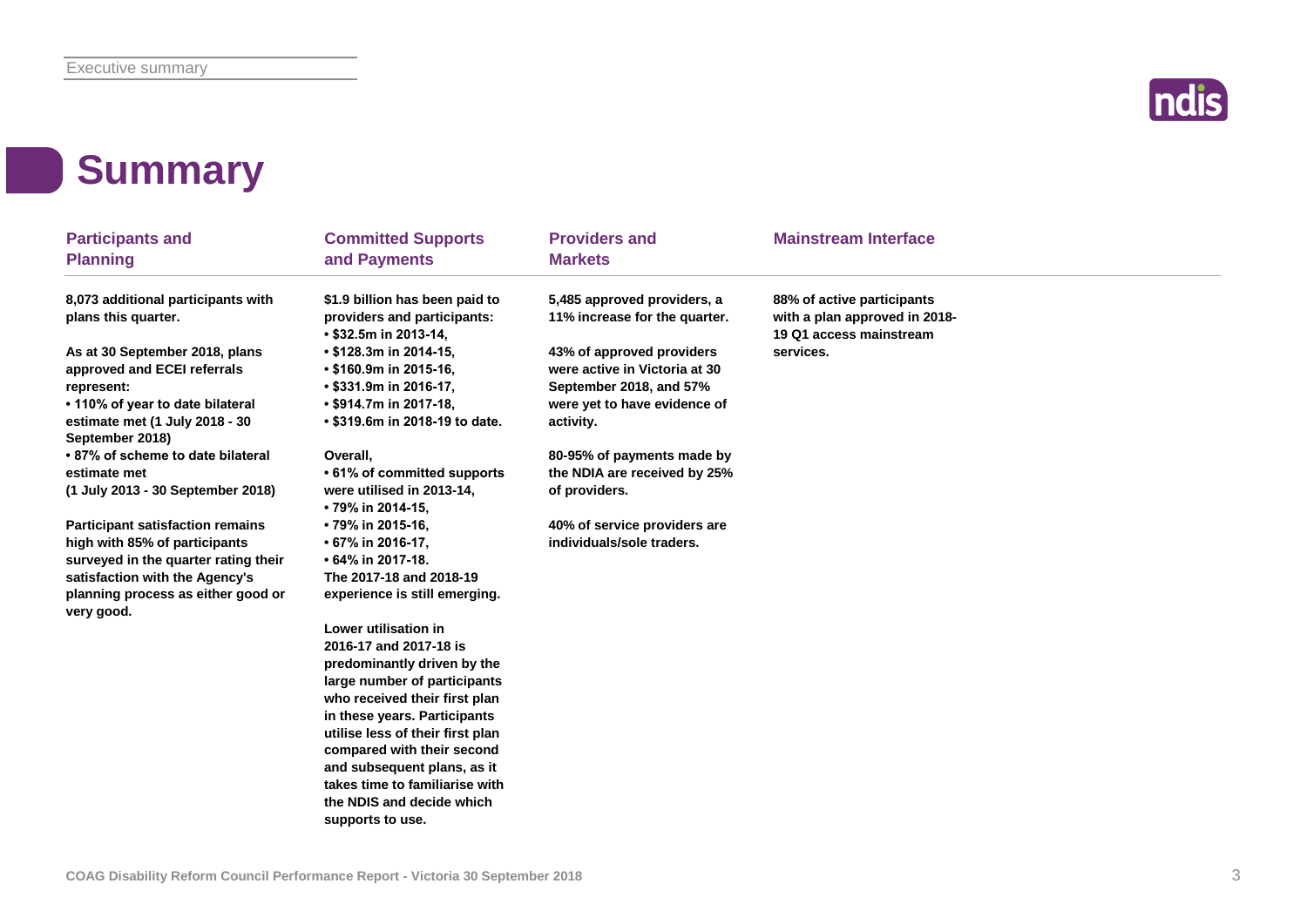# **Participants and Planning**

As the transition phase to full scheme continues, the NDIS in Victoria continues to grow with 8,073 additional participants with approved plans this quarter.



**Victoria - 30 September 2018**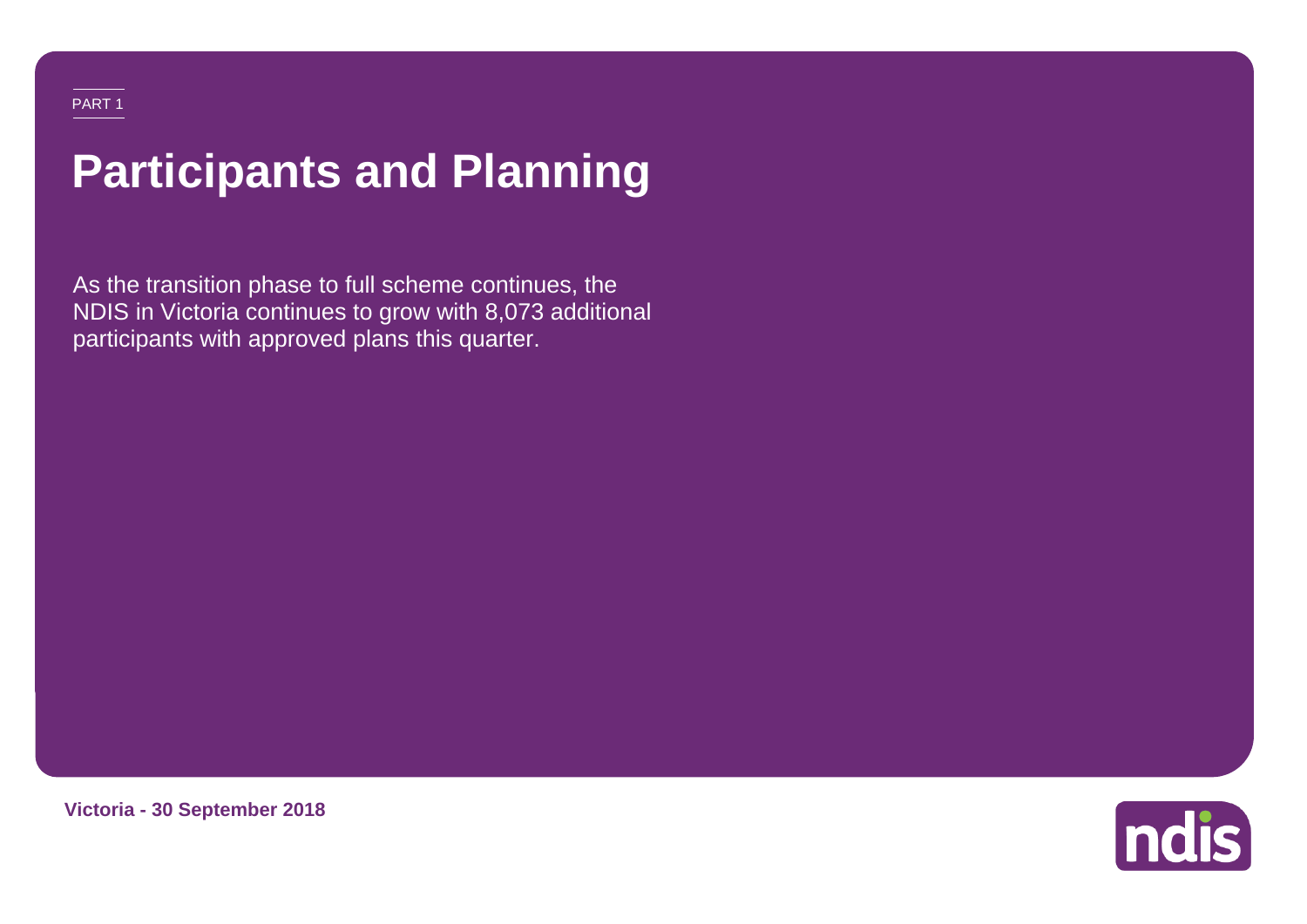### **Summary**

**The NDIS is transitioning to full-scheme according to phasing schedules bilaterally agreed by State/Territory and Commonwealth governments.**



**Indis**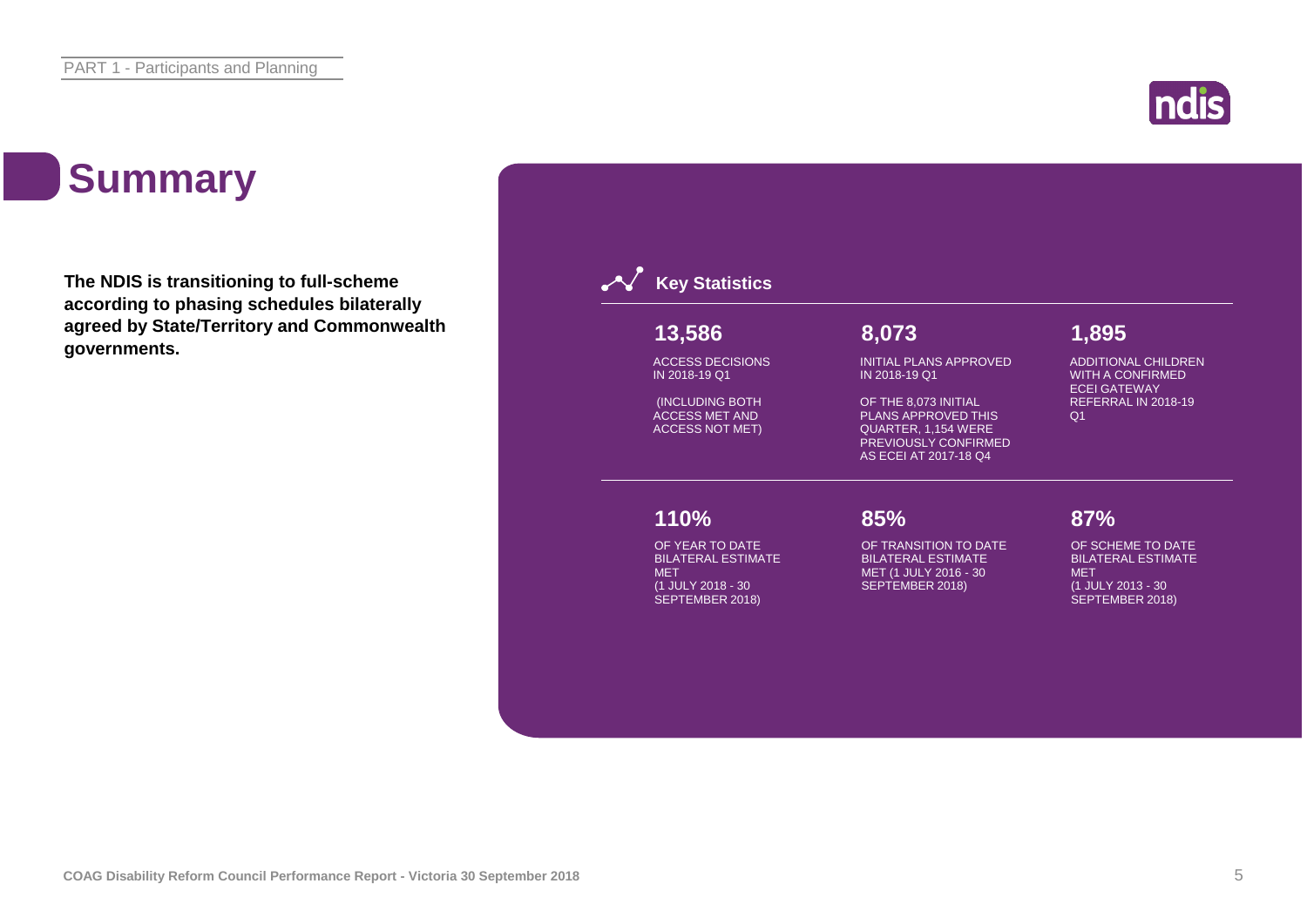

### **Quarterly Intake**

#### **2018-19 Q1**

**Of the 10,421 participants deemed 'eligible' this quarter 62% entered from an existing State/Territory program.**

**Of the 8,073 plan approvals this quarter, 63% had transitioned from an existing State/Territory program, 84% entered with a permanent disability and 1,154 were previously confirmed as ECEI at 2017-18 Q4.**

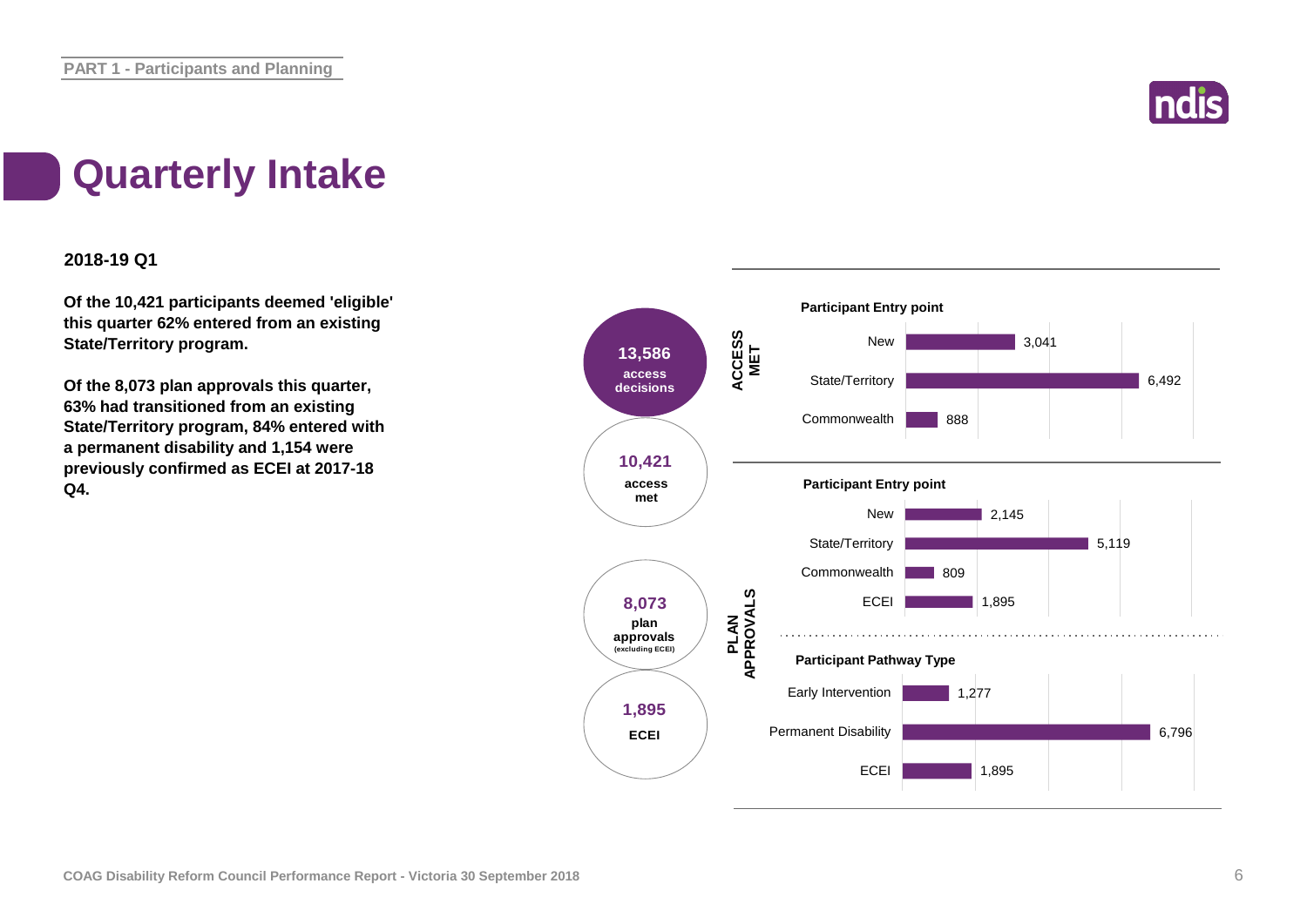

### **Quarterly Intake Detail**

**Plan approvals as at 30 September 2018**

**Plan approval numbers have increased from 39,180 at the end of 2017-18 Q4 to 47,253 by the end of 2018-19 Q1, an increase of 8,073 approvals.**

**As at 30 September 2018 there were 3,594 children with a confirmed ECEI referral bringing the total number to 50,847. Overall, 780 participants with approved plans have exited the Scheme.**

**Of the 3,594 children with a confirmed ECEI referral as at 30 September 2018, 1,699 were previously confirmed as ECEI at 30 June 2018 and an additional 1,895 entered the gateway this quarter.**

In the quarter of 2018-19 Q1 there were 7,987 plan reviews. This figure relates to all participants who have entered the scheme.



**Change in plan approvals between 30 June 2018 and 30 September 2018**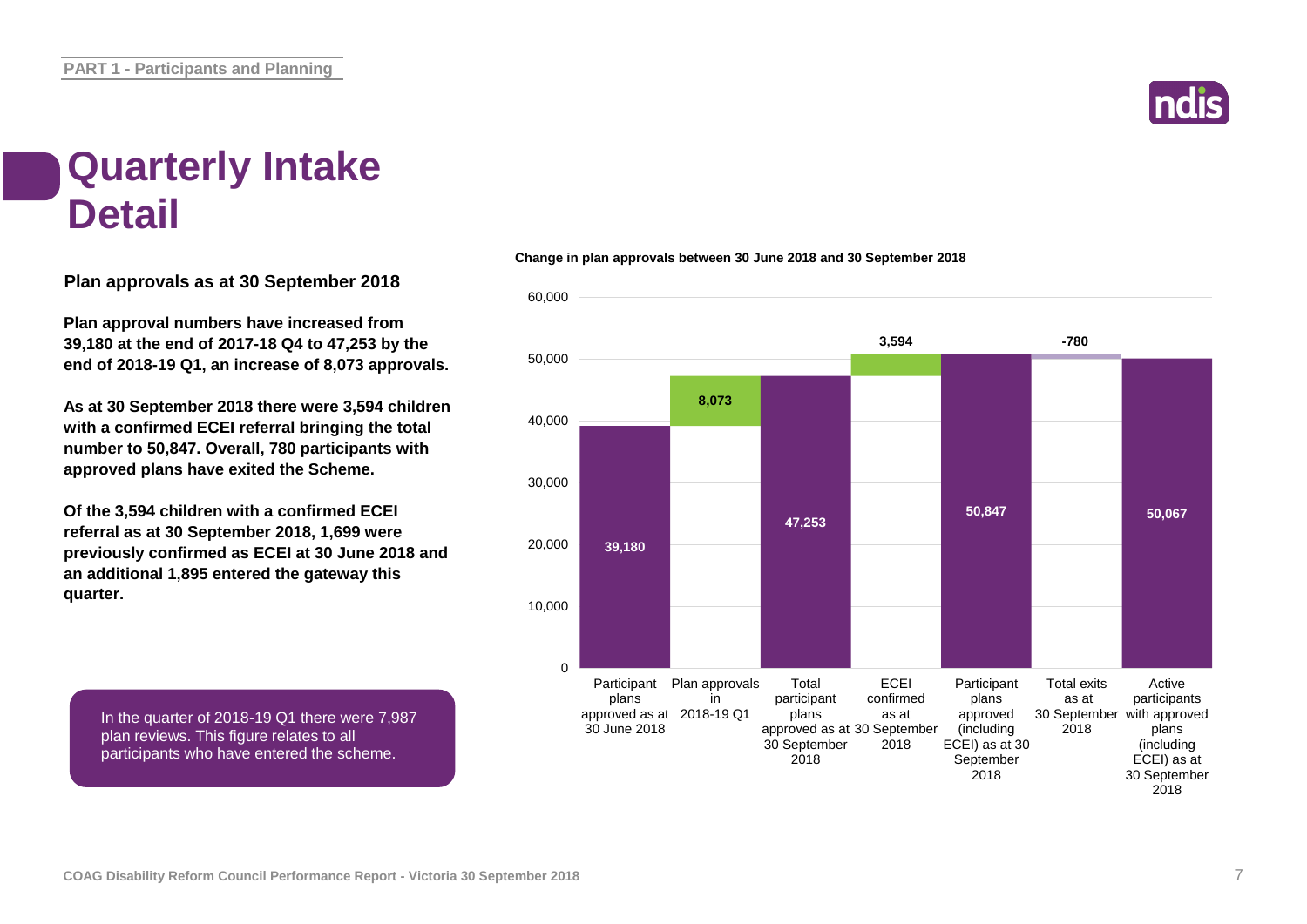# **Cumulative**

**Plan approvals as at 30 Sep 2018**

**As at the end of 2018-19 Q1, the cumulative total number of participants receiving support was 50,847 (including 3,594 children supported through the ECEI gateway). Of these, 32,651 transitioned from an existing State/Territory program and 4,524 transitioned from an existing Commonwealth program.**

**Overall, since 1 July 2013, there have been 73,803 people with access decisions.**

Cumulative position reporting is inclusive of trial participants for the reported period and represents participants who have or have had an approved plan.

#### **Cumulative plan approvals compared with bilateral estimate Position** estimate plan approvals compared with bilateral of year to date bilateral estimate met





#### **110%**

(1 July 2018 - 30 September 2018)

#### **85%**

of transition to date bilateral estimate met (1 July 2016 - 30 September 2018)

#### **87%**

of scheme to date bilateral estimate met (1 July 2013 - 30 September 2018)

#### **47,253**

plan approvals to date; 50,847 including ECEI confirmed

#### **Plan approvals by participant referral pathway**

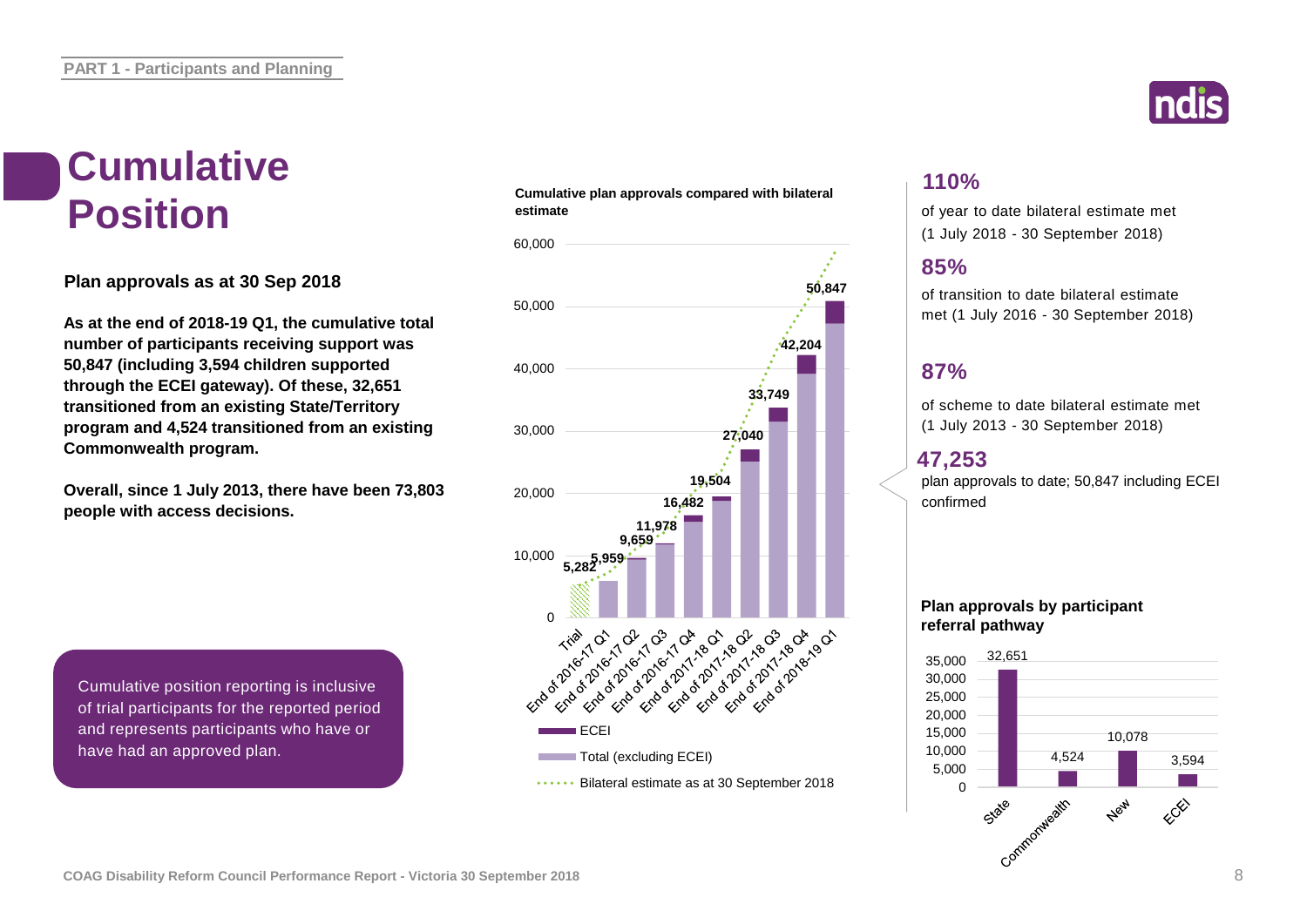

### **Participant Profiles by Age Group**

**Demographic profile of active participants with a plan approved in 2018-19 Q1, compared with plan approvals as at 30 June 2018, by age group.**

**Around 22% of participants entering in this quarter are aged 7 to 14 years. This compares with 21% in prior quarters.**

#### **Active participants with a plan approved in 2018-19 Q1 by age group**



#### **% of active participants with a plan approved by age group**



■ % of active participants with a plan approved in prior quarters

■% of active participants with a plan approved in 2018-19 Q1

Note: The age eligibility requirements for the NDIS are based on the age as at the access request date. Participants with their initial plan approved aged 65+ have turned 65 since their access request was received.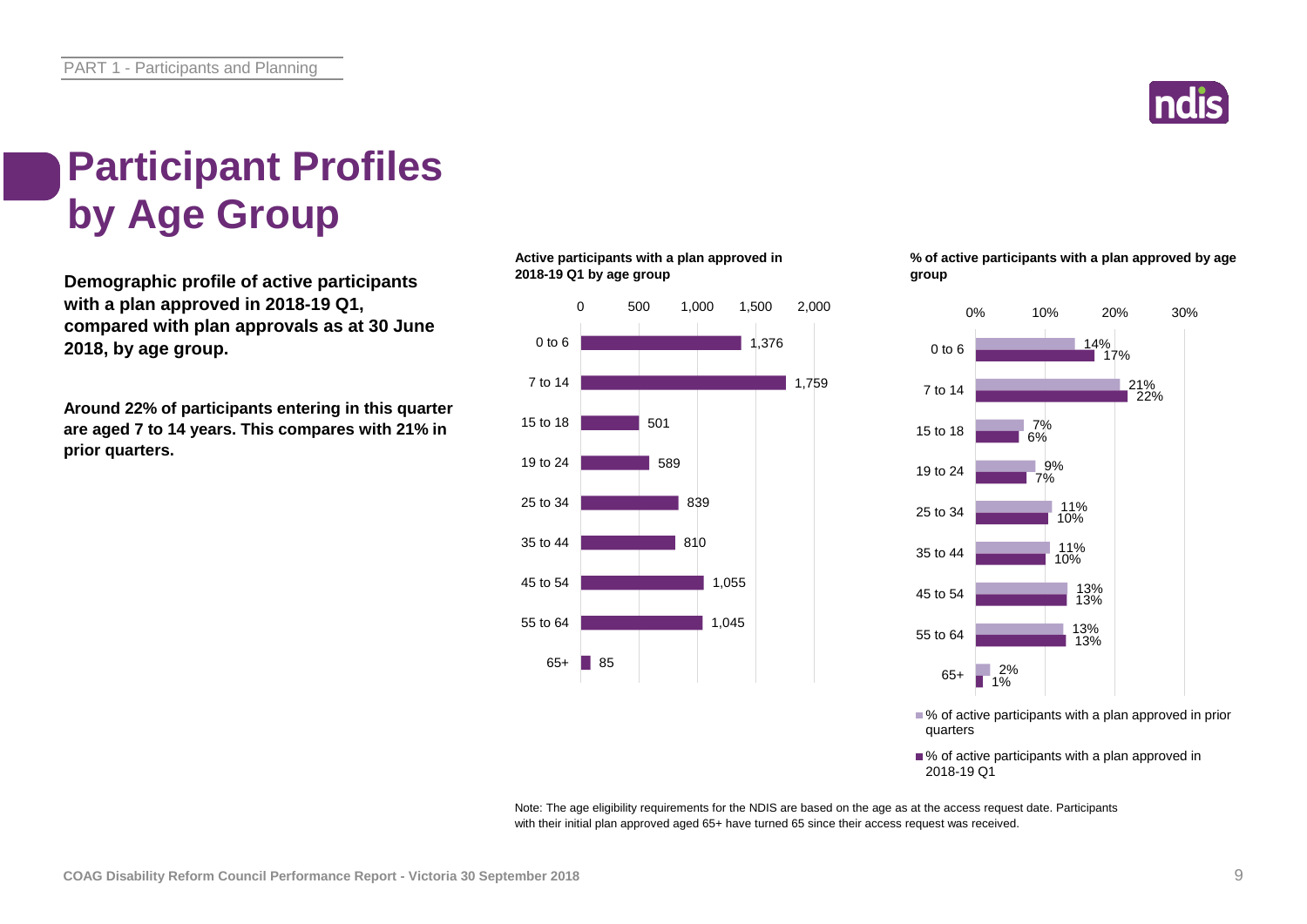

### **Participant Profiles by Disability Group**

**Demographic profile of active participants with a plan approved in 2018-19 Q1, compared with plan approvals as at 30 June 2018, by disability group.**

**Of the participants entering in 2018-19 Q1, 26% have a primary disability group of Autism and 25% have a primary disability group of Intellectual Disability.**

#### **Active participants with a plan approved in 2018-19 Q1 by disability group**



#### **% of active participants with a plan approved by disability group**



■ % of active participants with a plan approved in prior quarters

■% of active participants with a plan approved in 2018-19 Q1

Note 1: Of the 2097 active participants identified as having an intellectual disability, 253 (12%) have Down syndrome. Note 2: Since 2017-18 Q1 Developmental Delay and Global Developmental Delay have been reported separately to the Intellectual Disability group.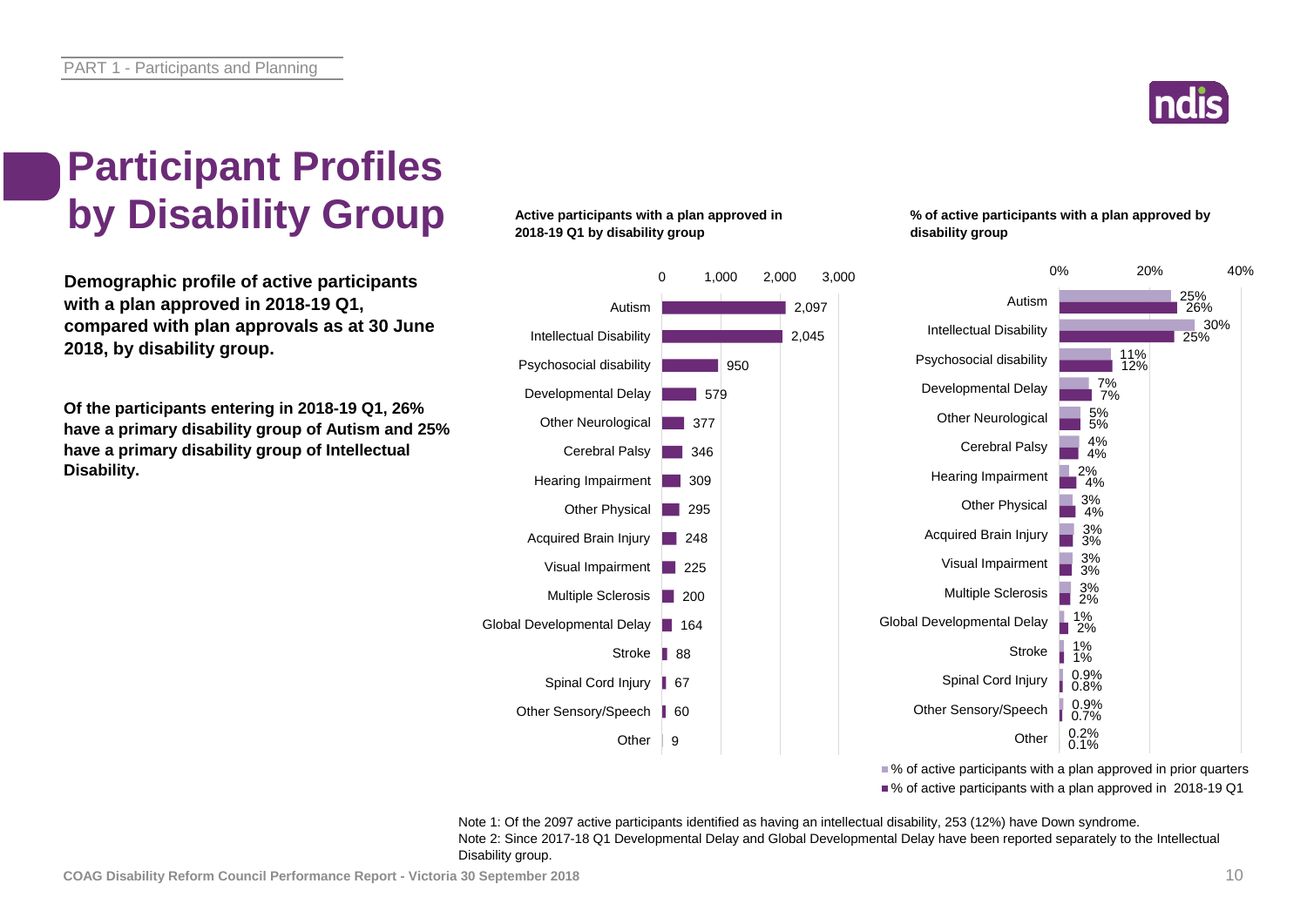

### **Participant Profiles by Level of Function**

**Demographic profile of active participants with a plan approved in 2018-19 Q1, compared with plan approvals as at 30 June 2018, by level of function.**

**For participants with a plan approval in the current quarter:** 

**• 28% of active participants had a relatively high level of function**

**• 44% of active participants had a relatively moderate level of function** 

**• 28% had a relatively low level of function**

**These relativities are within the NDIS participant population, and not comparable to the general population.**

**% of active participants with a plan approved by level of function**



■% of active participants with a plan approved in 2018-19 Q1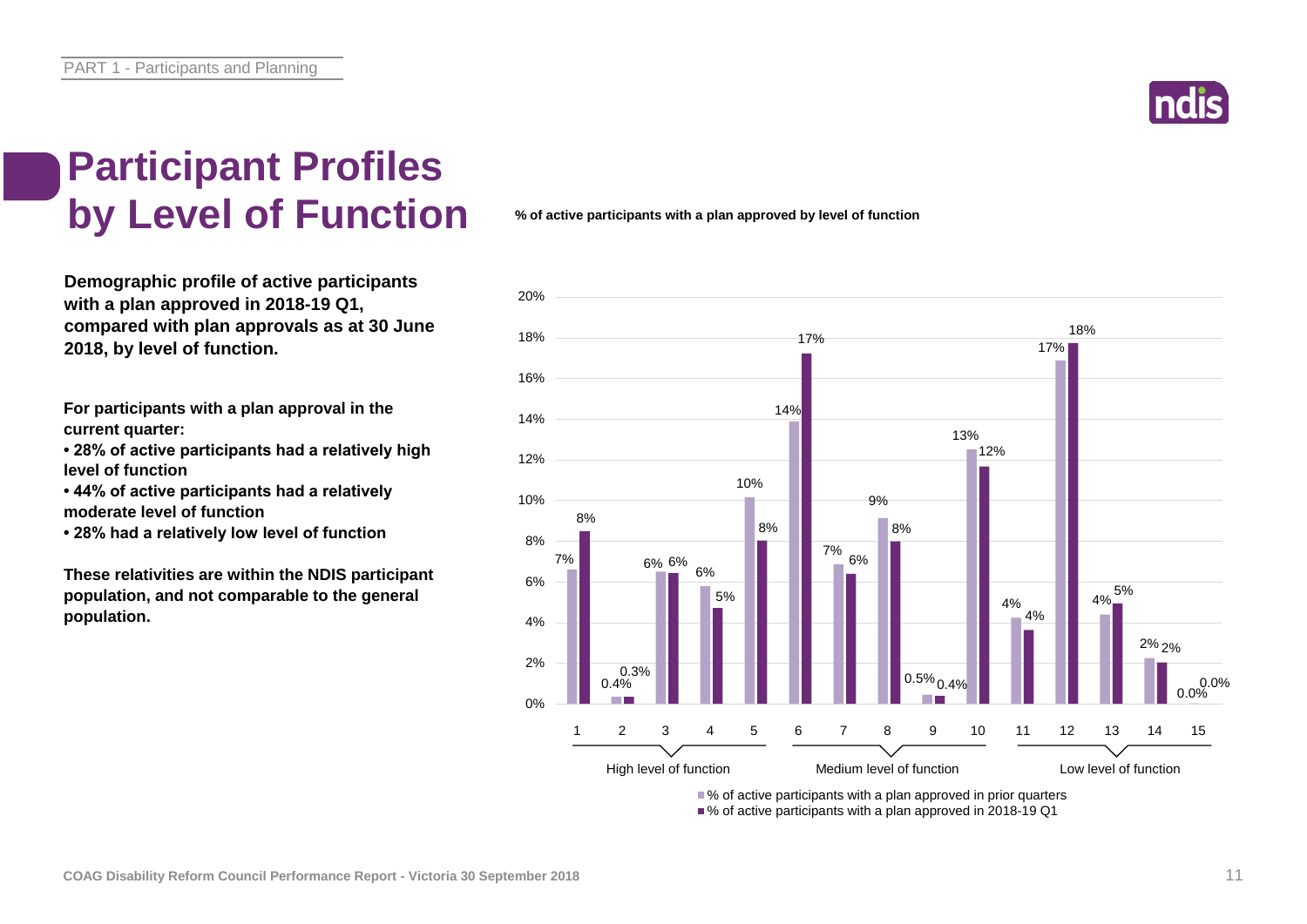

### **Participant Profiles by Gender**

**Demographic profile of active participants with a plan approved in 2018-19 Q1, compared with plan approvals as at 30 June 2018, by gender.**

**The majority of participants are males.**

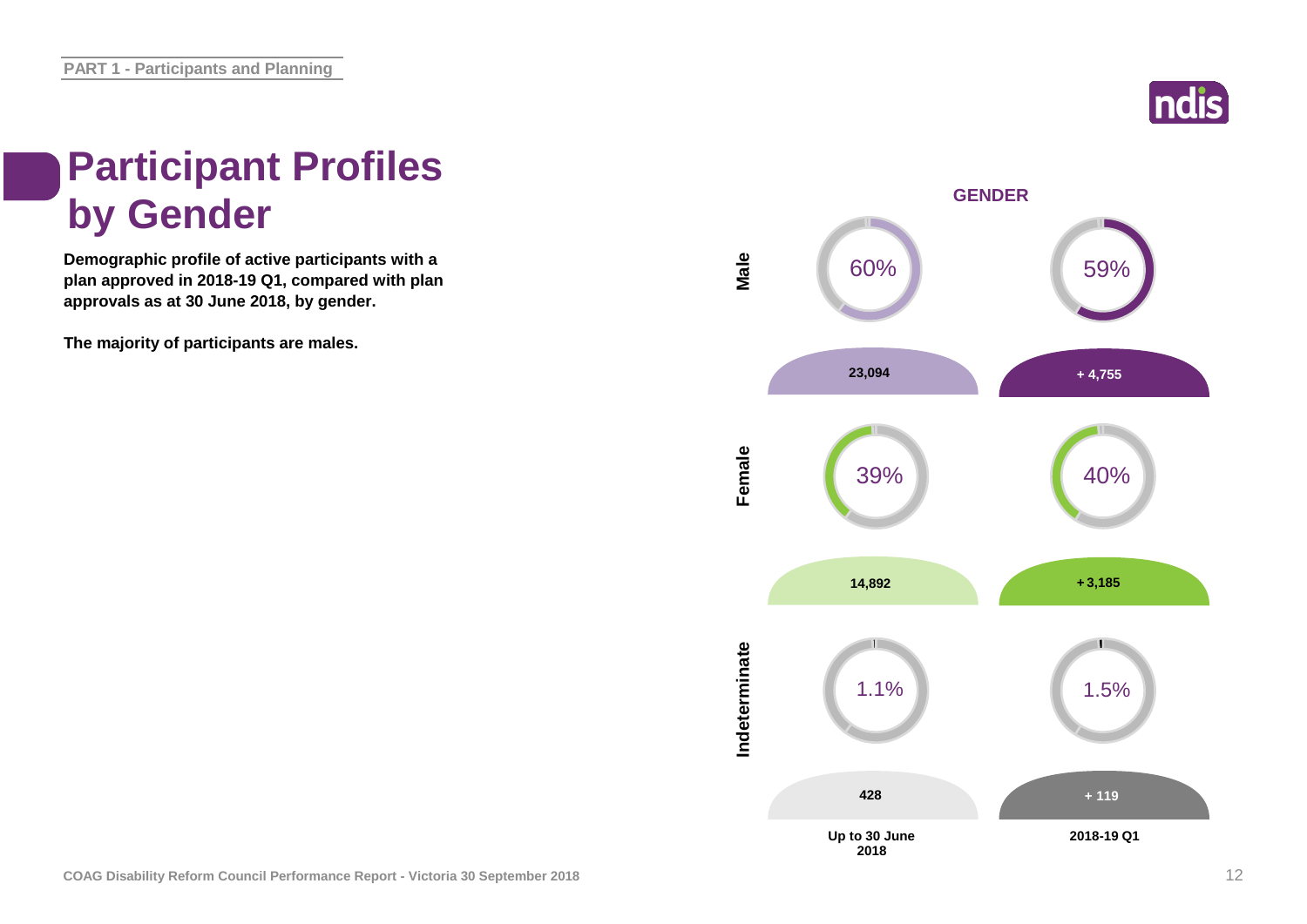### **Participant Profiles**

**Demographic profile of active participants with a plan approved in 2018-19 Q1, compared with plan approvals as at 30 June 2018.**

**Of the participants with a plan approved in 2018-19 Q1:**

**• 2.2% were Aboriginal or Torres Strait Islander, compared with 2.3% for prior periods.**

**• 1.1% were young people in residential aged care, compared with 1.5% for prior periods.**

**• 10.8% were culturally and linguistically diverse, compared with 6.7% for prior periods.**

| <b>Aboriginal &amp; Torres Strait Islander status</b> | 2018-19 Q1 | % of active<br>participants   |
|-------------------------------------------------------|------------|-------------------------------|
| <b>Aboriginal and Torres Strait Islander</b>          | 179        | $\frac{2.3\%}{2.2\%}$         |
| Not Aboriginal and Torres Strait Islander             | 7,293      | 91.0%<br>90.5%<br>6.7%        |
| <b>Not Stated</b>                                     | 587        | 7.3%                          |
|                                                       |            | <b>Prior Quarters</b>         |
|                                                       |            | ■2018-19 Q1                   |
| Young people in residential aged care status          | 2018-19 Q1 | % of active<br>participants   |
| Young people in residential aged care                 | 88         | 1.5%<br>1.1%<br>98.5%         |
| Young people not in residential aged care             | 7,971      | 98.9%                         |
|                                                       |            | Prior Quarters<br>■2018-19 Q1 |
| <b>Culturally and linguistically diverse status</b>   | 2018-19 Q1 | % of active<br>participants   |
| <b>Culturally and linguistically diverse</b>          | 871        | 6.7%<br>10.8%                 |
| Not culturally and linguistically diverse             | 7,180      | 92.5<br>89.1'                 |
| <b>Not stated</b>                                     | 8          | 0.7%<br>0.1%                  |
|                                                       |            | Prior Quarters                |
|                                                       |            | ■2018-19 Q1                   |



92.5%

89.1%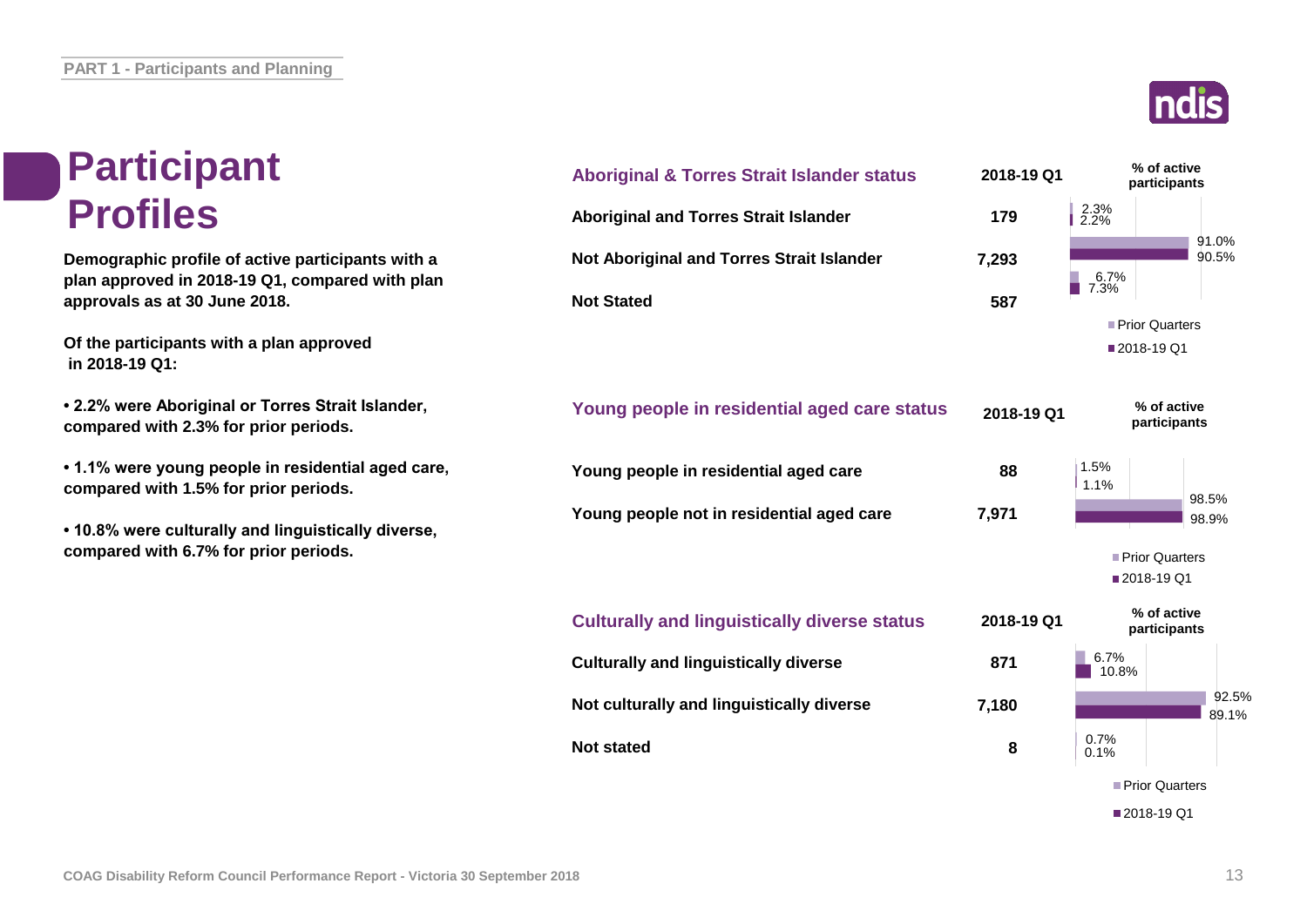

### **Plan Management Support Coordination**

**The proportion of participants who are fully or partly self-managing their plan was higher in 2018-19 Q1 (28%), compared with prior quarters of transition (24%).** 

**48% of participants who have had a plan approved in 2018-19 Q1 have support coordination in their plan, compared to 46% in prior quarters of transition.**

**Support Coordination**



**Prior quarters (transition only)**

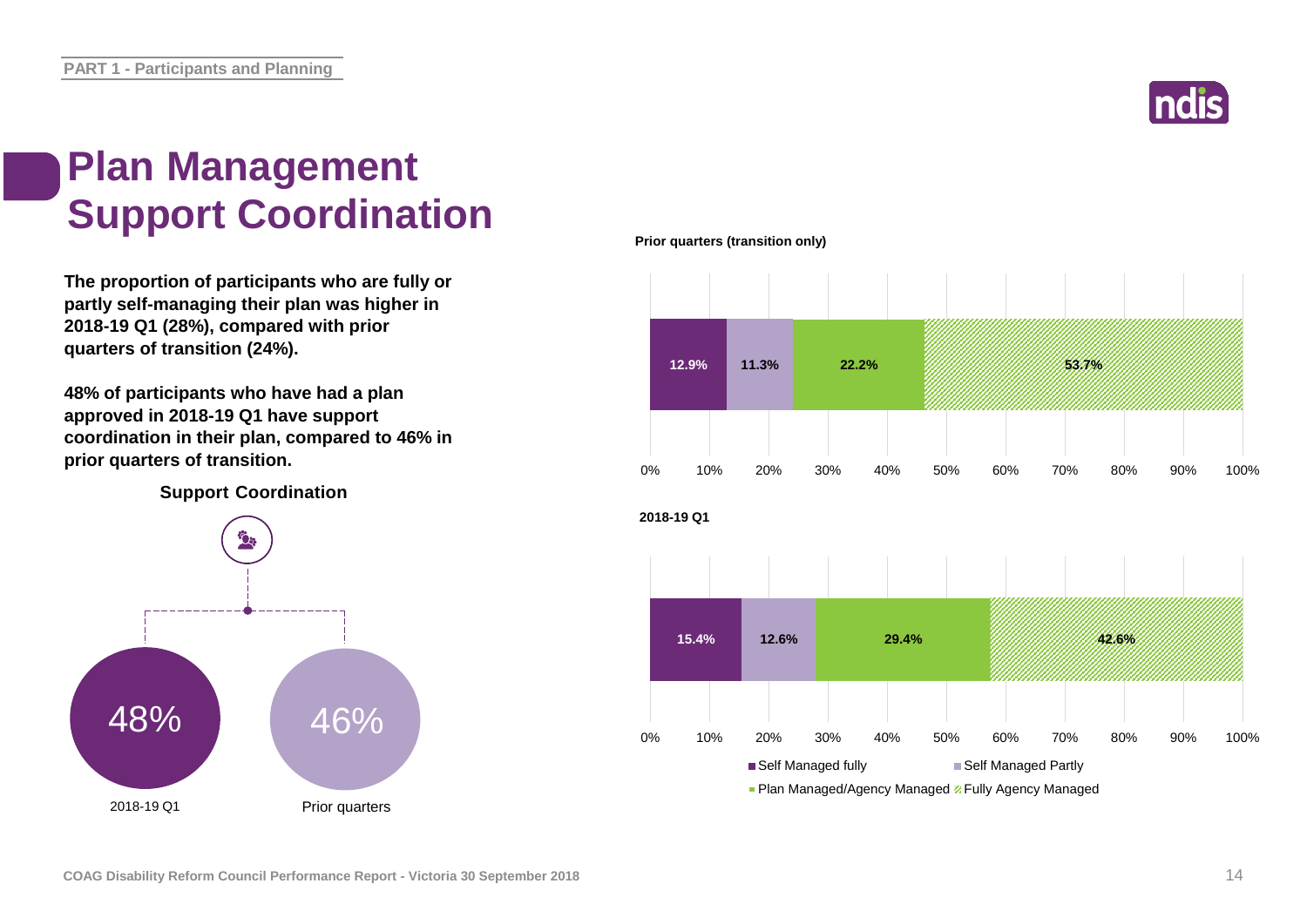

### **Plan Activation**

**Plan activation refers to the amount of time between plan approval and the commencement of the participant receiving support.**

**The percentage of plans activated within 90 days of approval were:** 

- **77% of plans approved in prior quarters**
- **75% of plans approved in 2017-18 Q3.**

#### **Duration to Plan activation for initial plans**







Note: Plans approved after the end of 2017-18 Q3 have been excluded from the charts. They are relatively new and it is too early to examine their durations to activation.

Plan activation can only be approximated using data on payments. As there is a lag between when support is provided and payments made, these statistics are likely to be conservative. That is, it is likely that plan activation is faster than presented. Further, in-kind supports have been excluded from the calculation, which contributes to the conservative figures.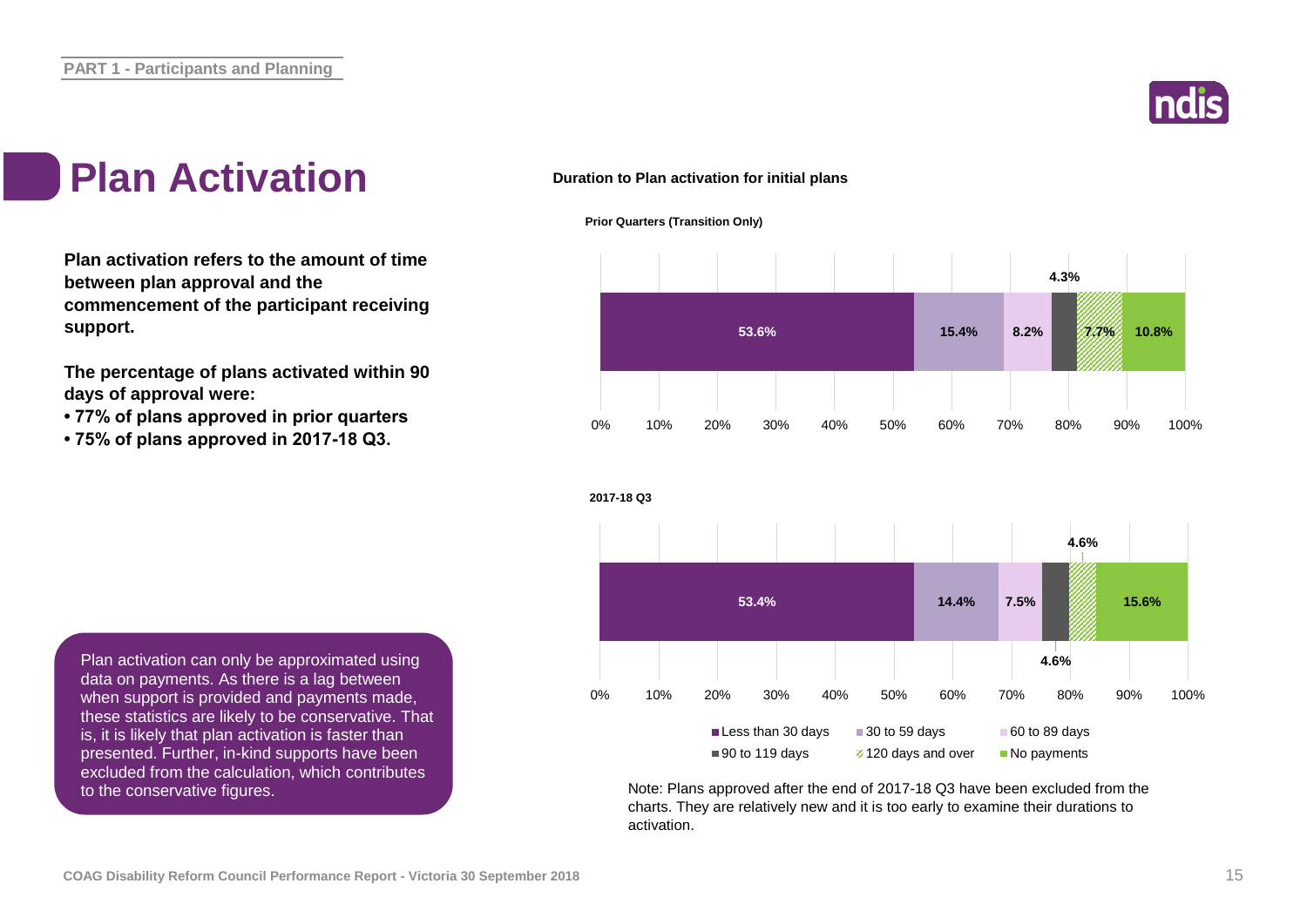### **Participant Outcomes**

**Information was collected from 98% of participants who have received their initial plan since 1 July 2016 (baseline outcome measures).**

**• 65% of participants aged 0 to before school are able to make friends outside of family/carers, compared to 59% of participants from school age to 14**

**• 55% of participants aged 0 to before school are engaged in age appropriate community, cultural or religious activities, compared to 33% - 37% for other age groups**

**• 59% of participants from school age to 14 attend school in a mainstream class, compared to 26% of participants aged 15 to 24**

**• 22% of participants aged 25 and over have a paid job, compared to 15% of participants aged 15 to 24 • 62% of participants aged 25 and over choose what they do every day, compared to 39% of participants aged 15 to 24**

#### 65% 55% 59% 33% 34% 59% 26% 15% 39% 37% 22% 62% 0% 10% 20% 30% 40% 50% 60% 70% 80% 90% 100% % able to make friends outside of family (or carers) % in age appropiate % attending school in community, cultural or religious activities mainstream class % with a paid job % that choose what they do every day

 $\Box$  0 to before school  $\Box$  School to 14  $\Box$  15 to 24  $\Box$  25 and over

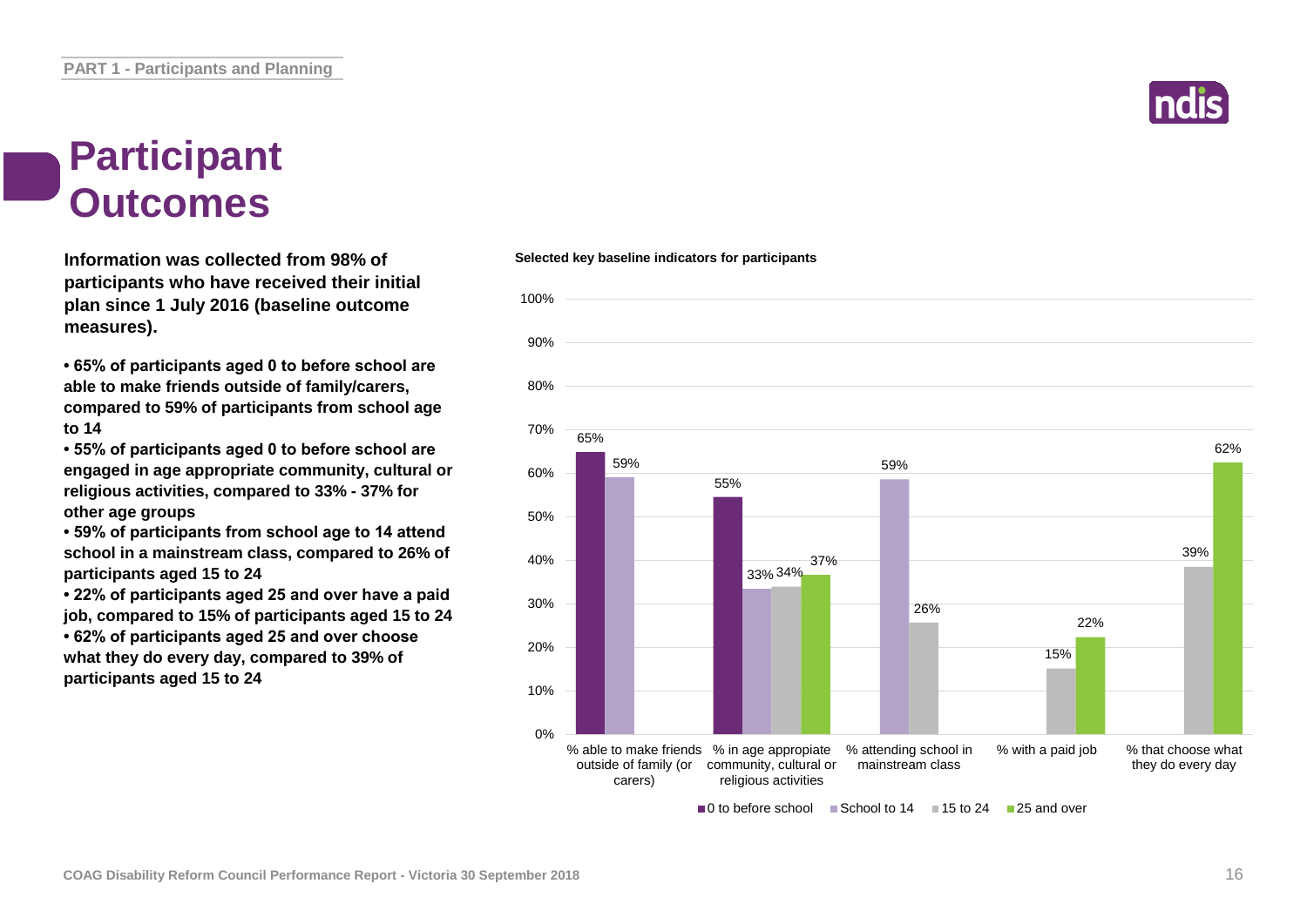### **Family/Carers Outcomes**

**The percentage of participants' family/carers:**

**• working in a paid job was highest for participants aged 15 to 24 (50%)**

**• able to advocate for their child/family member** 

**was highest for participants aged 0 to 14 (76%) • who have friends and family they can see as often as they like was highest for participants aged 25 and over (45%)**

**• who feel in control selecting services was highest for participants aged 25 and over (40%) • who support/plan for their family member through life stage transitions was highest for participants aged 0 to 14 (84%)**



**Selected key baseline indicators for families and carers of participants**



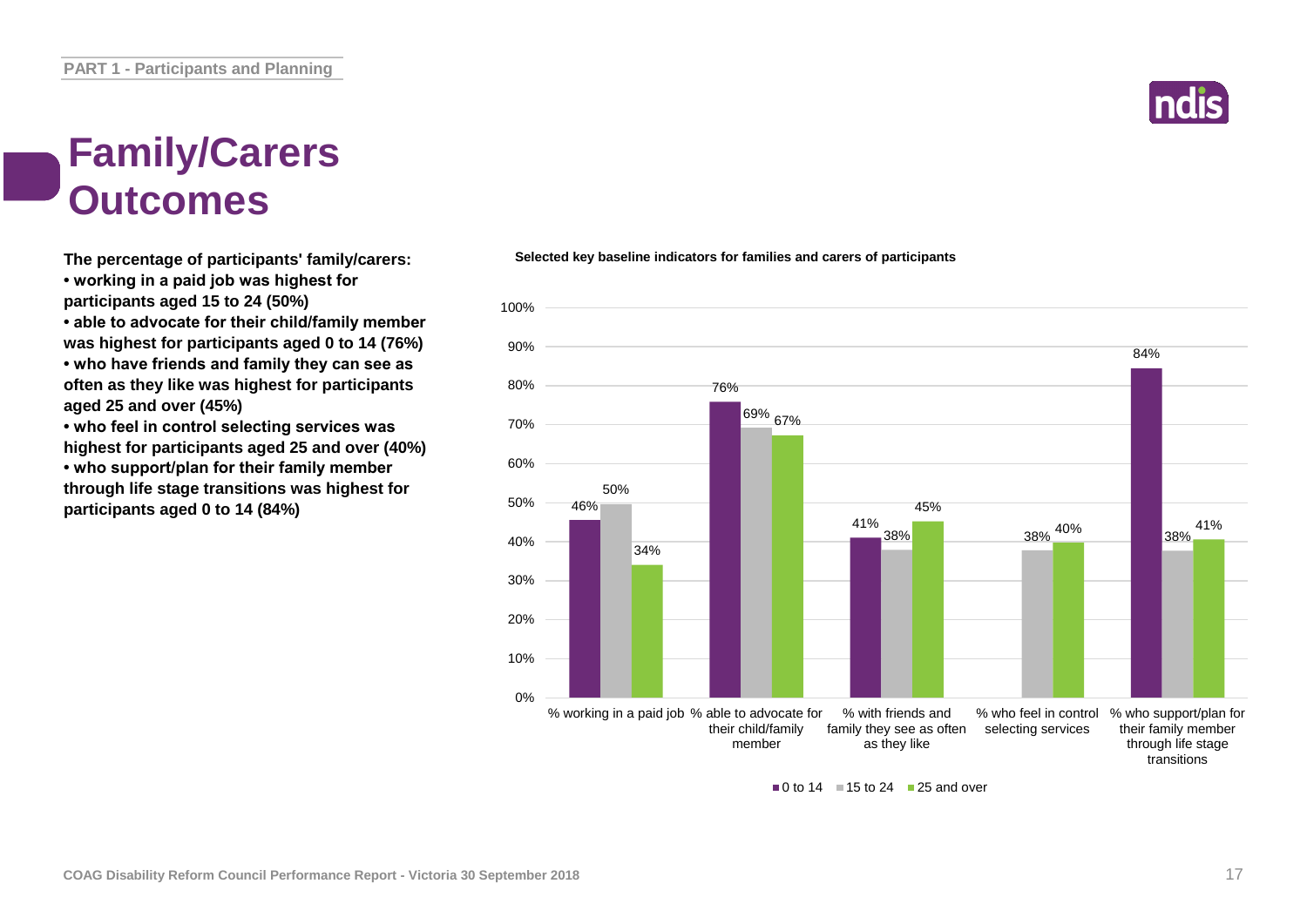

### **Has the NDIS helped? Participants**

**Perceptions of whether the NDIS has helped.**

**Participants who entered the Scheme between 1 October 2016 and 30 September 2017 and had a plan review approximately one year later were asked questions about whether the NDIS had helped them.**

**For each group, the percentage responding 'Yes' was highest for the domain of Daily Living.**

**The national report includes data on participants who entered the Scheme in 2016-17 Q1 and were asked questions about whether the NDIS had helped them at the end of their second year of the Scheme (as well as at the end of their first year in the Scheme). This gives an indication of the effect of the NDIS on participants over a longer period of time. As only one quarter of data is available, results by State/Territory are not yet available.**

#### **"Has the NDIS helped?" questions for participants**

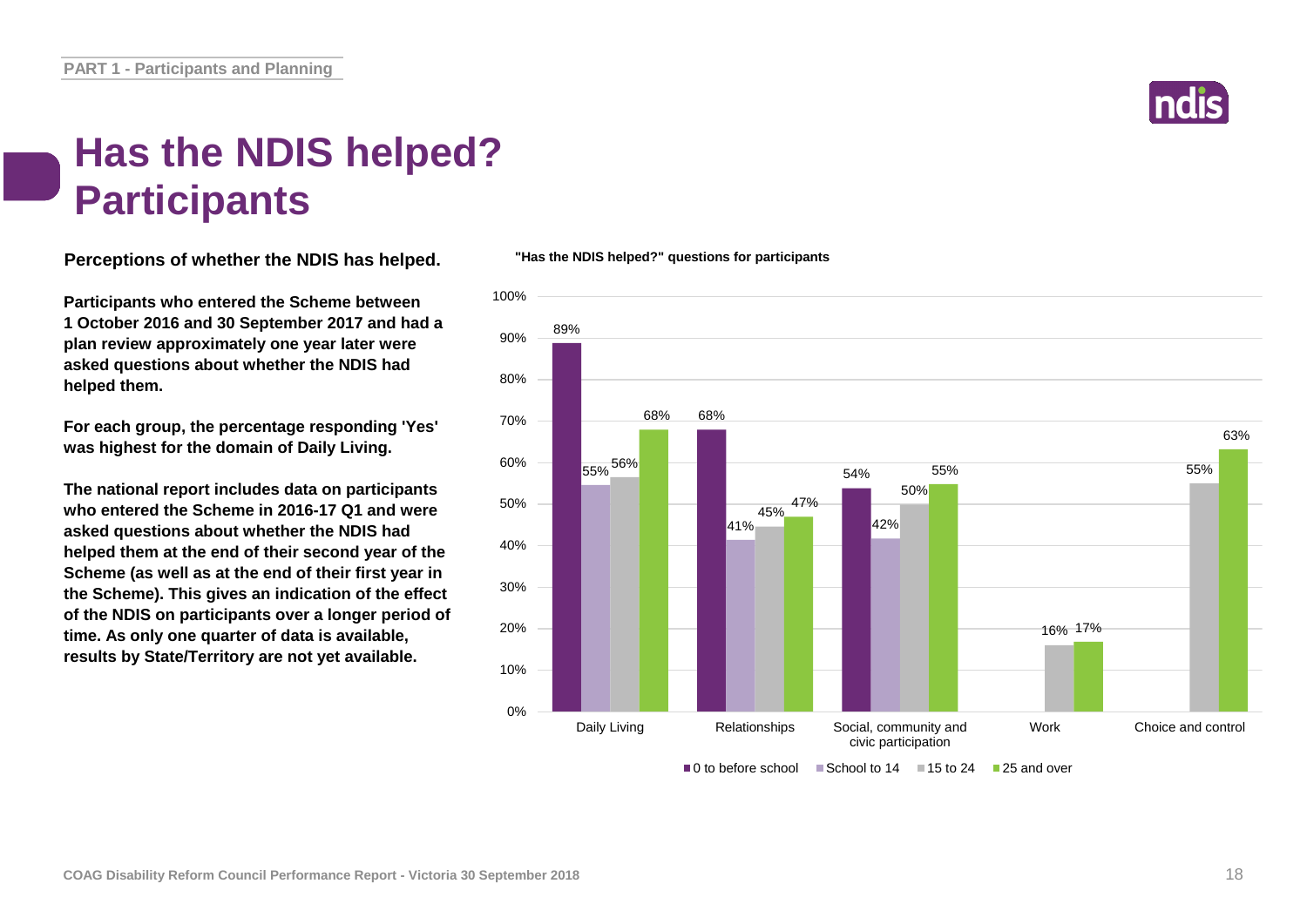### **Has the NDIS helped? Family/Carers**

**Perceptions of whether the NDIS has helped.**

**Families and carers of participants who entered the Scheme between 1 October 2016 and 30 September 2017 and had a plan review approximately one year later were asked questions about whether the NDIS had helped them.**

**The NDIS has helped families and carers of participants most with life stage transitions and to access services, programs and activities.**



**"Has the NDIS helped?" questions for families and carers of participants**



 $\blacksquare$ 0 to 14  $\blacksquare$  15 and over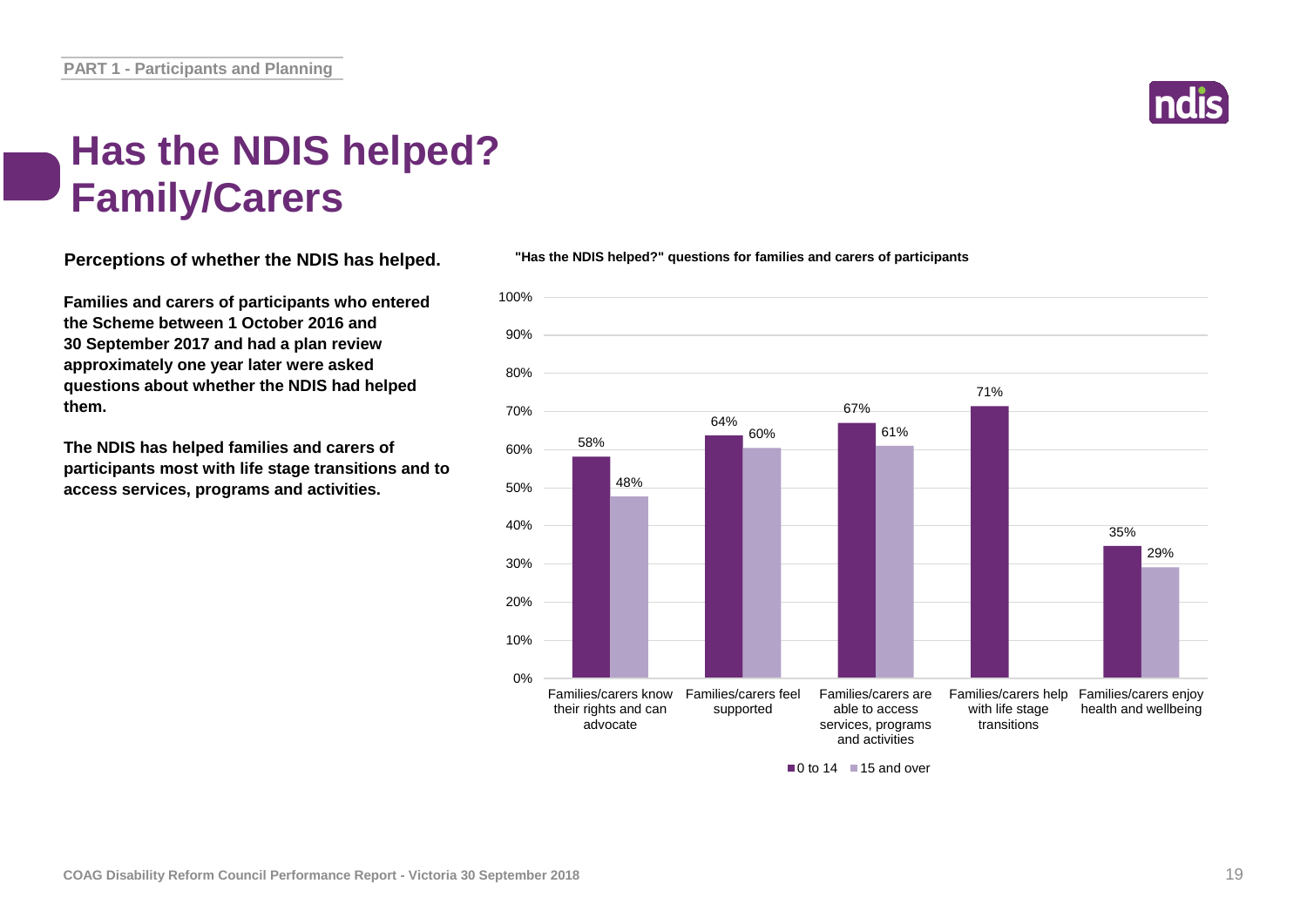

### **Participant Satisfaction**

**85% of participants rated their satisfaction with the Agency's planning process as either good or very good in the current quarter. This has decreased since the last quarter with sufficient data but remains high.** 

**A new participant satisfaction survey has been developed. Going forward it will better record the experience of NDIS participants, and their families and carers, at different stages of the participant pathway.**

**Proportion of participants describing satisfaction with the Agency's planning process as good or very good - by quarter**



Participant satisfaction continues to be high, but has fluctuated at around or below the trial site level.

Note: Participant satisfaction results are not shown if there is insufficient data in the group.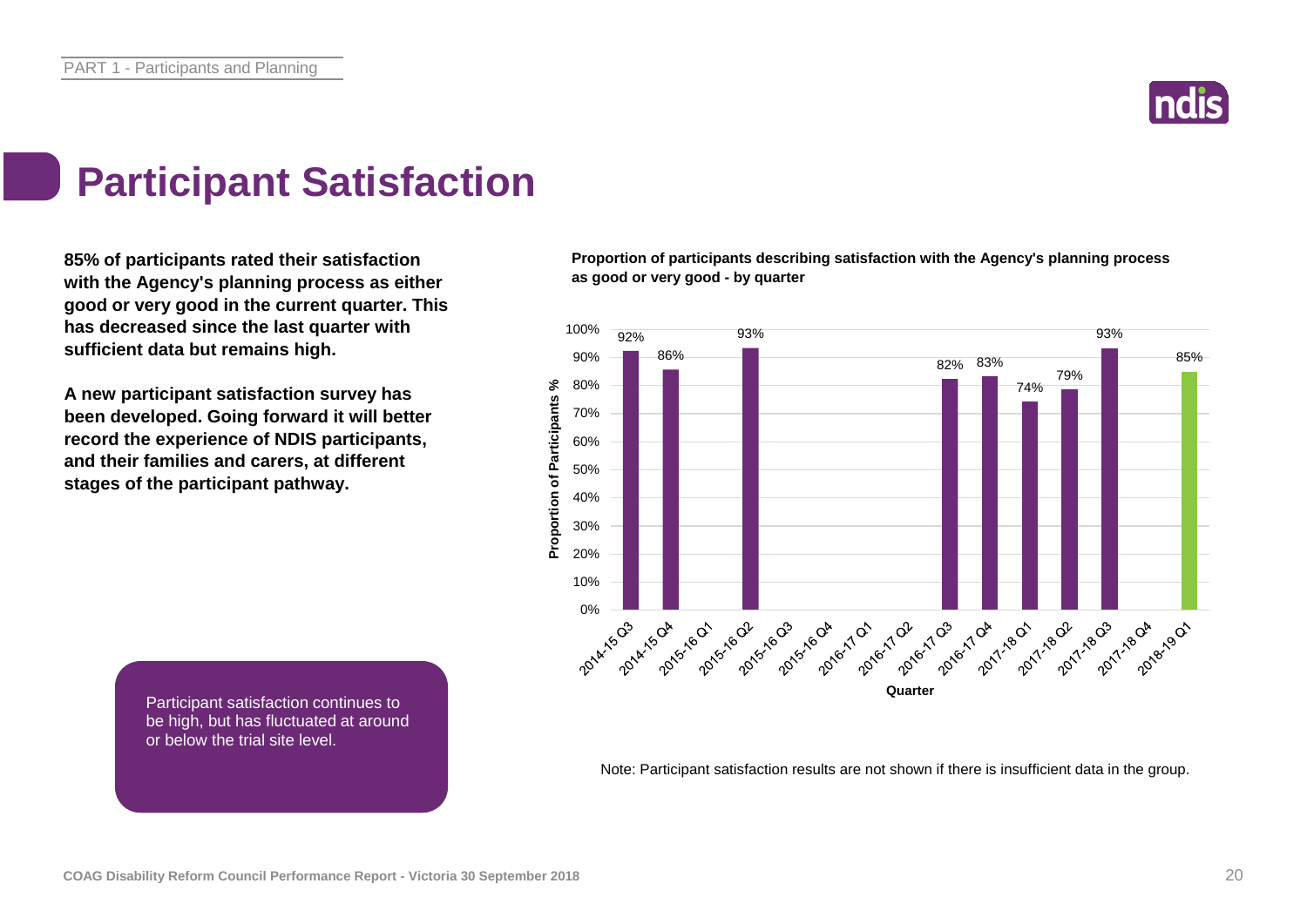# **Committed Supports and Payments**

Both committed and paid supports to participants are increasing in line with the growing scheme.

Overall, \$32.5m has been paid to providers and participants for supports provided in 2013-14, \$128.3m in 2014-15, \$160.9m in 2015-16, \$331.9m in 2016-17, \$914.7m in 2017-18 and \$319.6m in 2018-19 Q1.



**Victoria - 30 September 2018**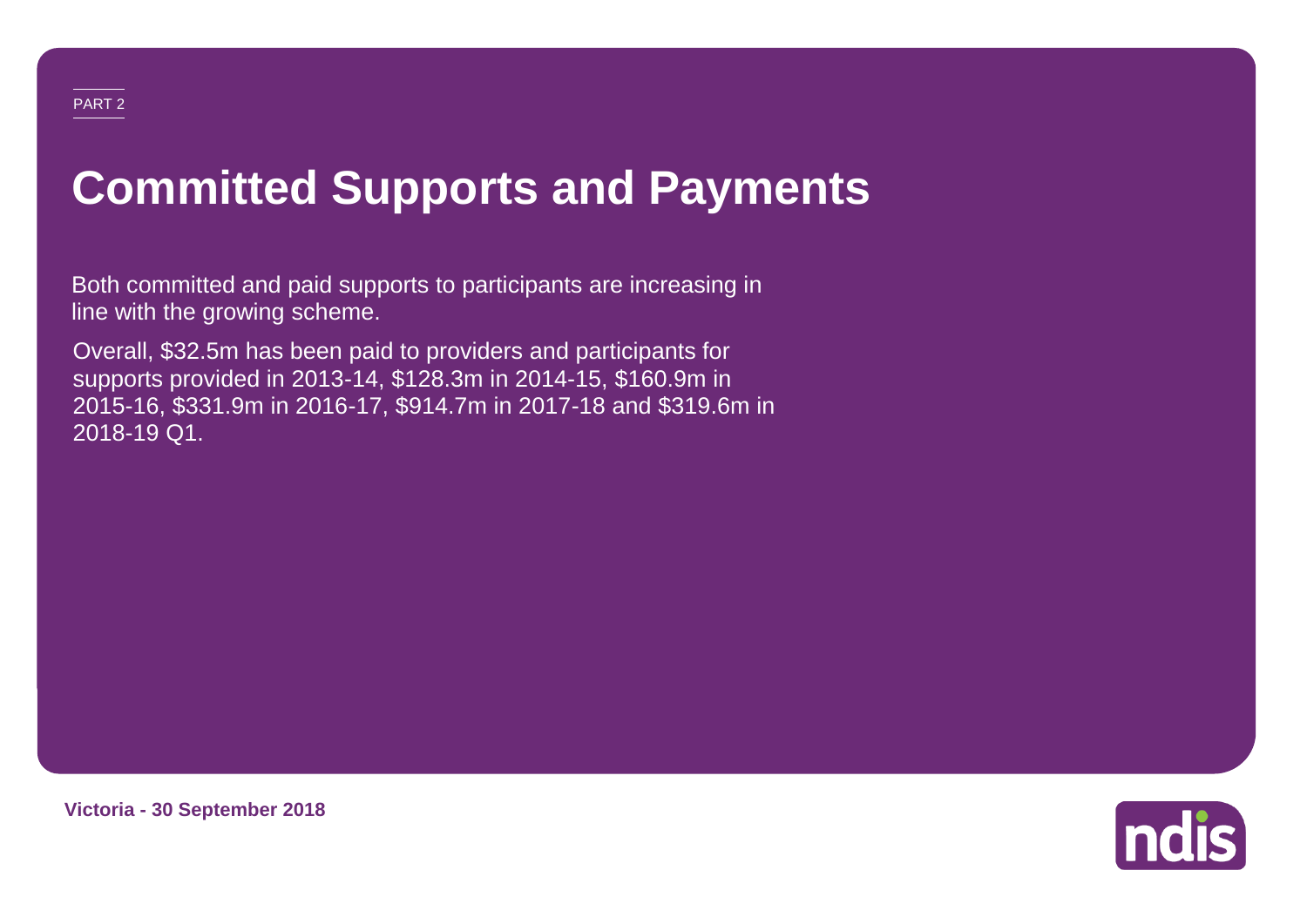### **Summary**

**This section presents information on the amount committed in plans and payments to service providers and participants.**



**ndis**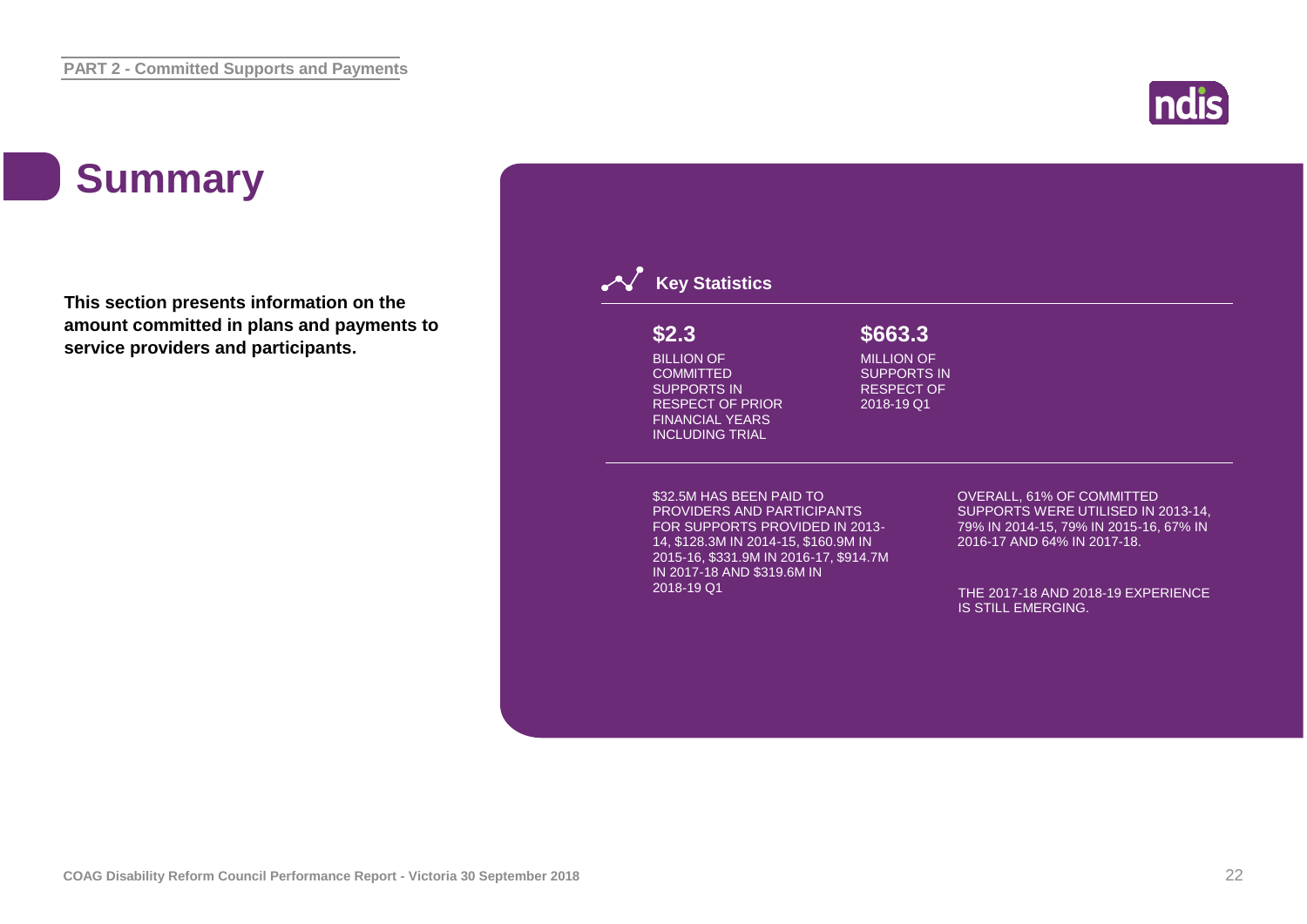

### **Committed Supports and Payments**

**Committed supports by year that the support is expected to be provided, compared with committed supports that have been used (paid).**

**Of the \$3.0 billion that has been committed in participant plans, \$1.9 billion has been paid to date.**

**In particular, for supports provided in: 2013-14: \$32.5m has been paid 2014-15: \$128.3m has been paid 2015-16: \$160.9m has been paid 2016-17: \$331.9m has been paid 2017-18: \$914.7m has been paid 2018-19 Q1: \$319.6m has been paid**

**Committed and paid by expected support year**

| <b>SMillion</b>    |      |       |       |       |         | 2013-14 2014-15 2015-16 2016-17 2017-18 2018-19 Q1 | <b>Total</b> |
|--------------------|------|-------|-------|-------|---------|----------------------------------------------------|--------------|
| :Total committed \ | 53.1 | 162.6 | 203.0 | 493.1 | 1.435.4 | 663.3                                              | 3,010.5      |
| ˈTotal paid        | 32.5 | 128.3 | 160.9 | 331.9 | 914.7   | 319.6                                              | 1,887.9      |

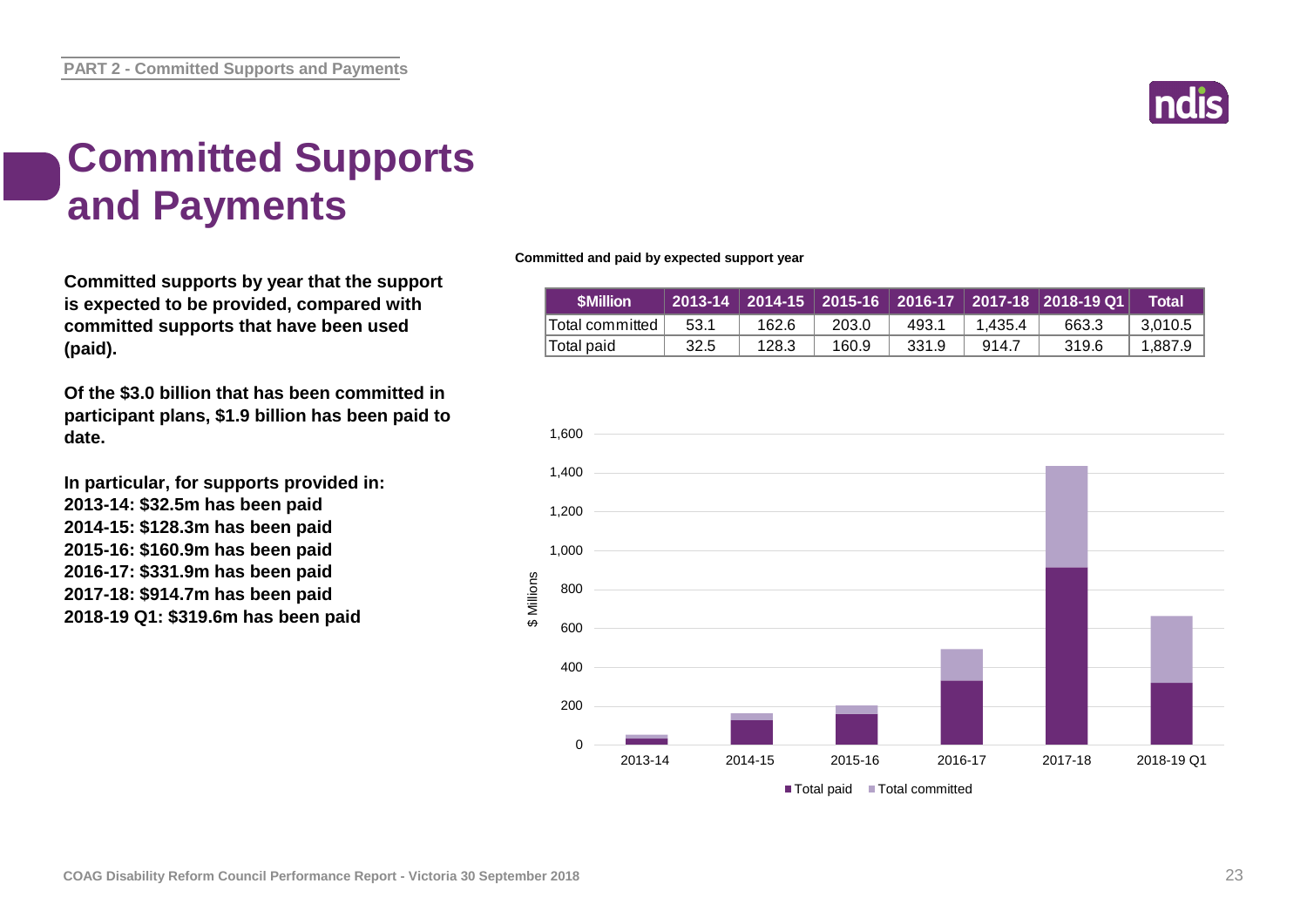

### **Committed Supports by Cost Band**

**As at September 2018 the average annualised committed supports have remained consistent with prior quarters when participants with shared supported accommodation (SSA) supports are included.**

**This is also the case when SSA is excluded.**



#### **Distribution of average annualised committed supports by cost band (including SSA)**

#### **Distribution of average annualised committed supports by cost band (excluding SSA)**

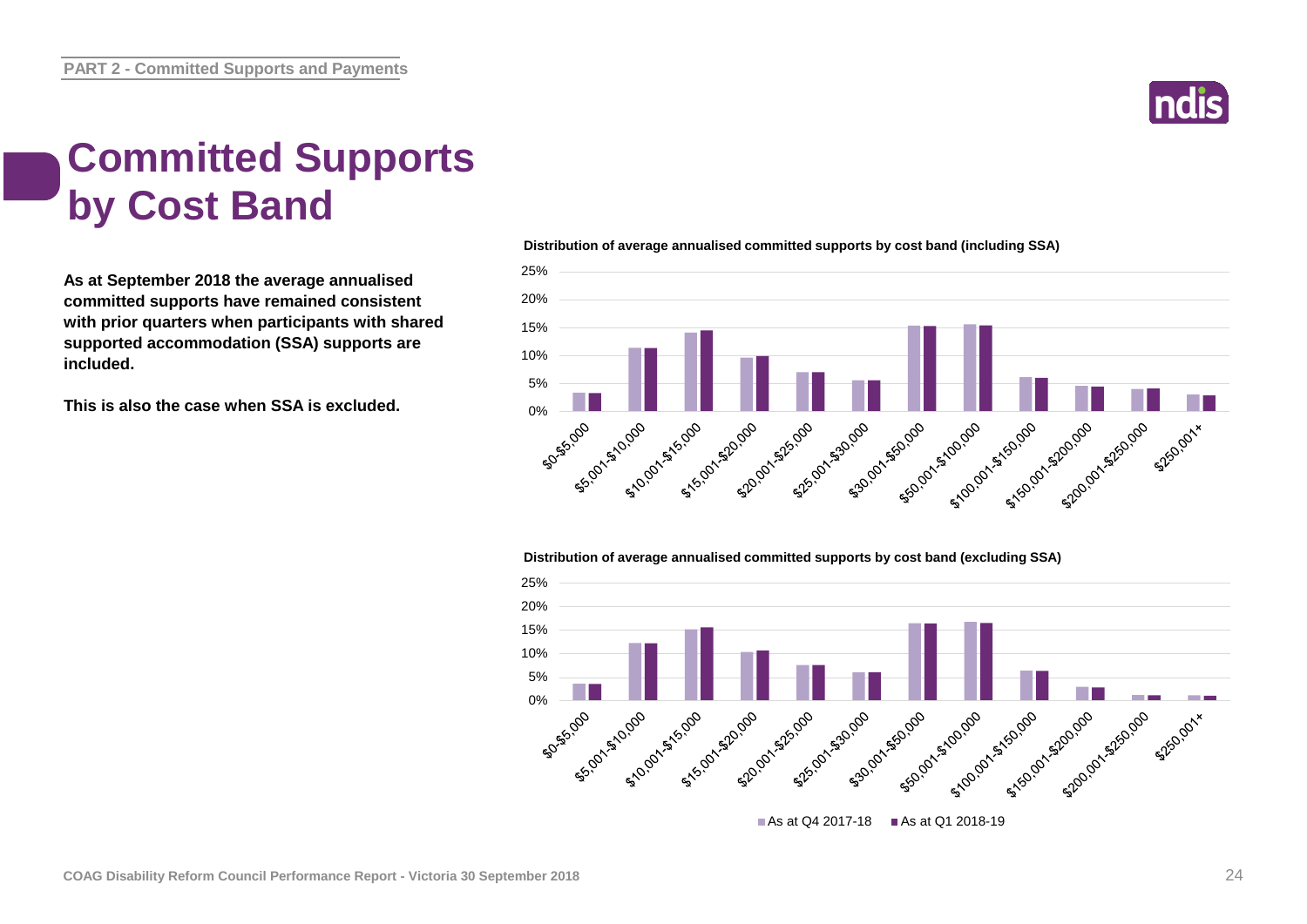

### **Committed Supports by Age Band**

**The average annualised committed supports increase steeply up to age 19, stabilise to age 64 and then reduce at older ages.**

**Average annualised committed supports by age band**



Note: The age eligibility requirements for the NDIS are based on the age as at the access request date. Participants with their initial plan approved aged 65+ have turned 65 since their access request was received.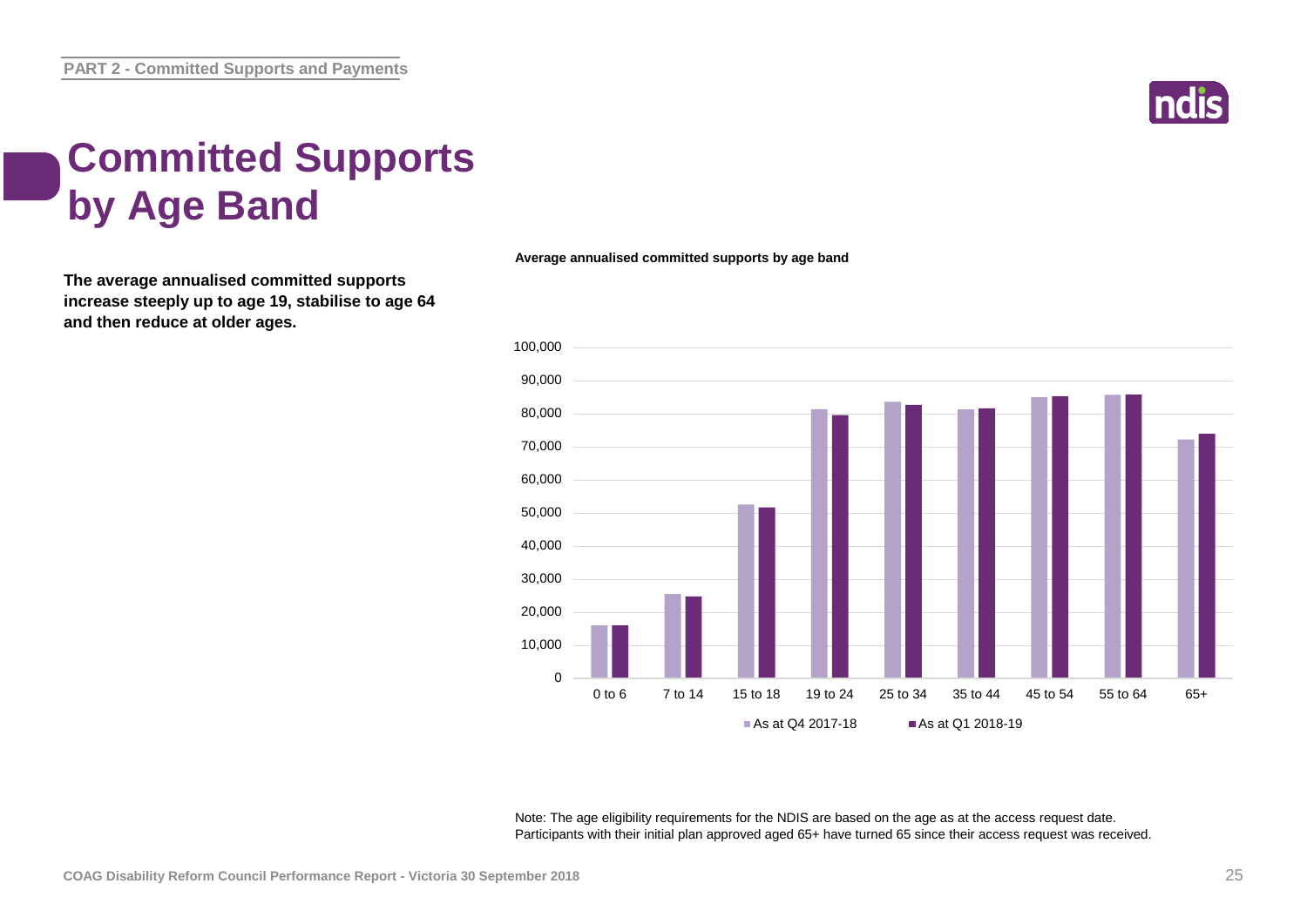

### **Committed Supports by Disability Group**

**Participants with Cerebral Palsy, Spinal Cord Injury and Acquired Brain Injury have the highest average annualised committed supports.**



**Average annualised committed supports by primary disability group**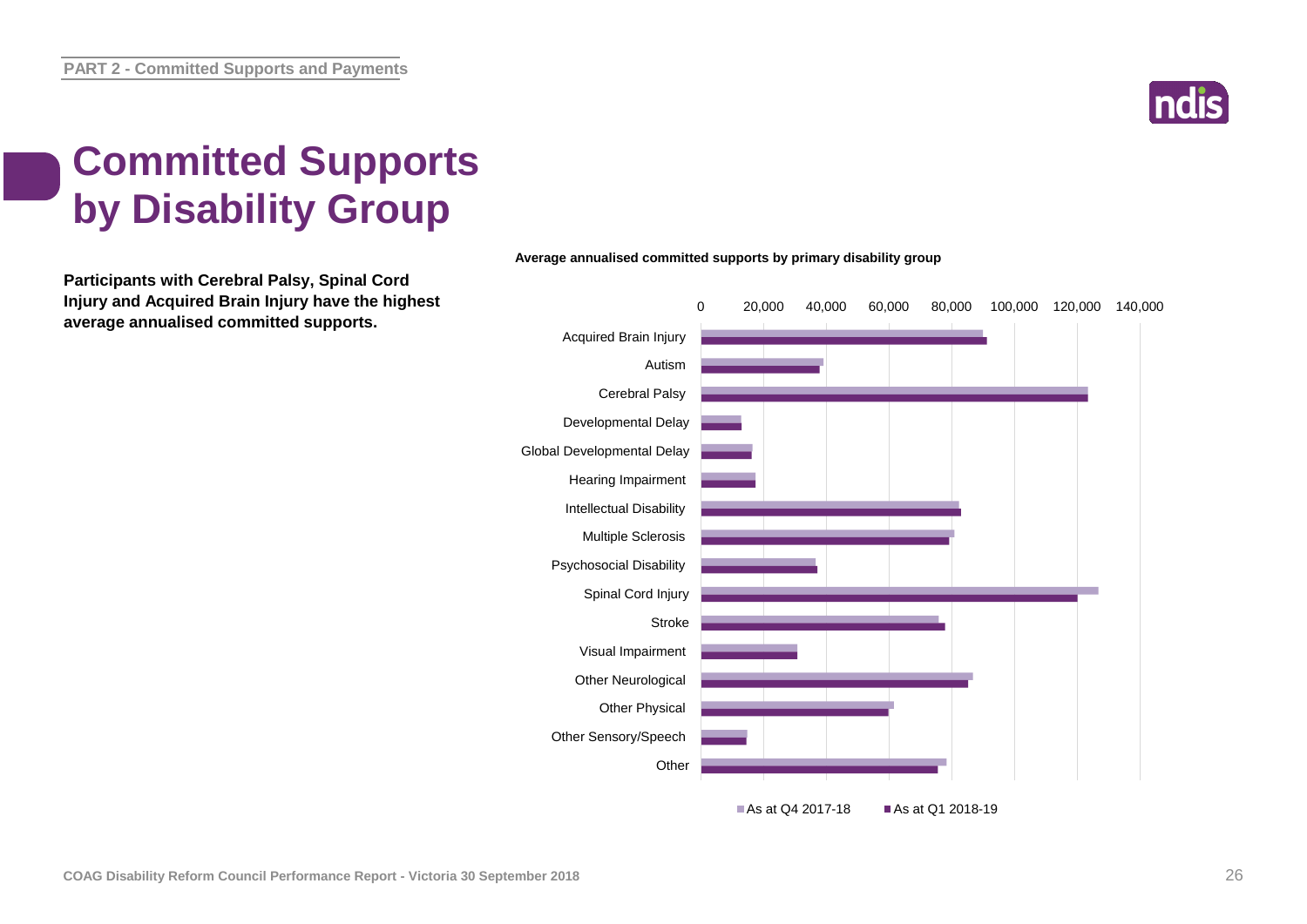

### **Committed Supports by Level of Function**

**The average annualised committed supports generally increase for participants with lower levels of function.**

#### **Average annualised committed supports by level of function**



#### As at Q4 2017-18  $\blacksquare$  As at Q1 2018-19

Note 1: Average annualised committed supports are not shown if there are insufficient data in the group. Note 2: High, medium and low function is relative within the NDIS population and not comparable to the general population.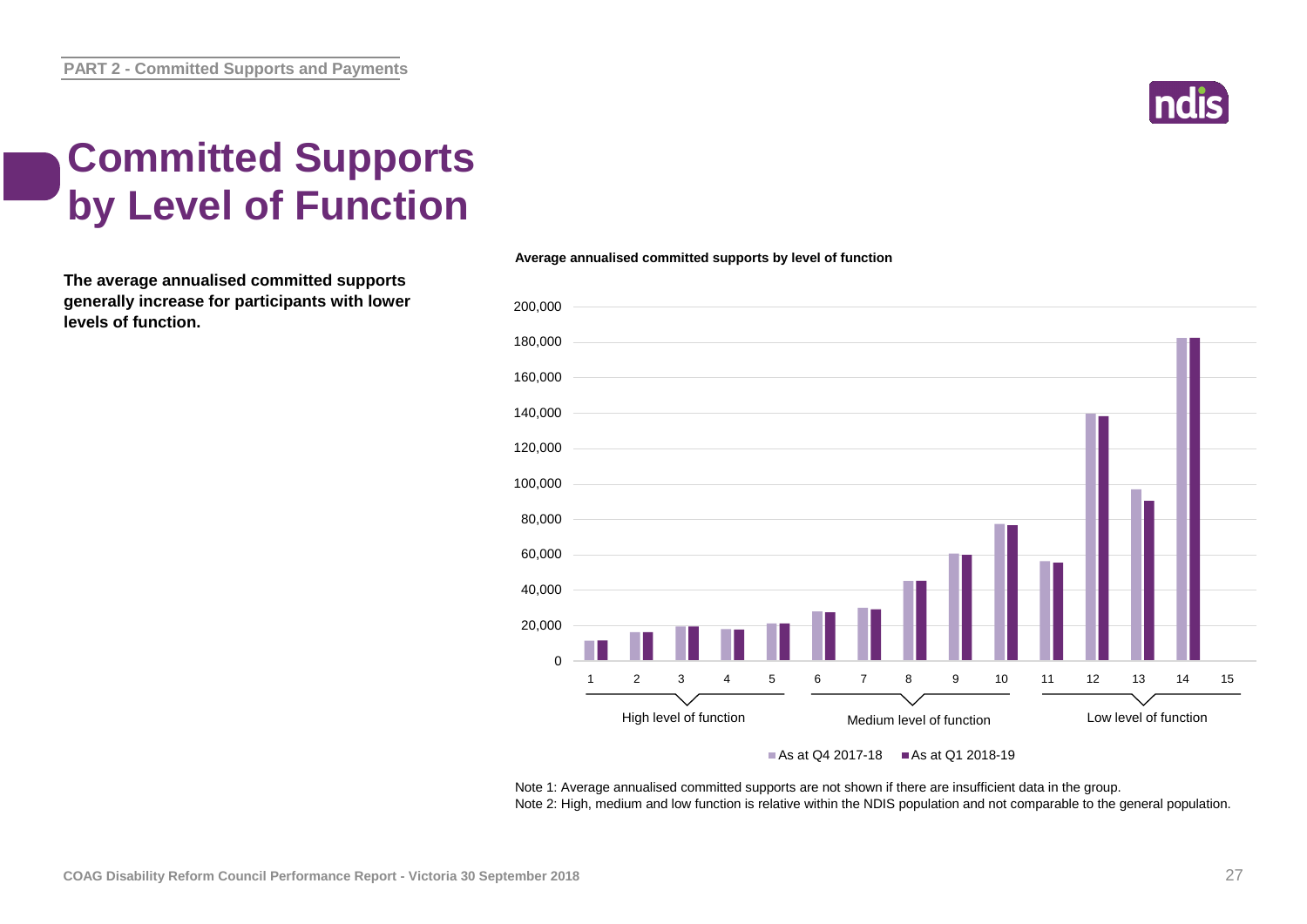#### **Utilisation of Committed Supports**

**Utilisation of committed supports by year that the support was expected to be provided as at 30 June 2018, compared with 30 September 2018.** 

**As there is a lag between when support is provided and when it is paid, the utilisation in 2017-18 and 2018-19 will increase.**

**Lower utilisation in 2016-17 and 2017-18 is predominantly driven by the large number of participants who received their first plan in these years. Participants utilise less of their first plan compared with their second and subsequent plans, as it takes time to familiarise with the NDIS and decide which supports to use.**

**\$ Million**

The utilisation of committed supports in 2017-18 will increase further as there is a lag between when support is provided and when it is paid. The experience for 2018-19 is also still emerging.

#### **Utilisation of committed supports as at 30 June 2018 and 30 September 2018**



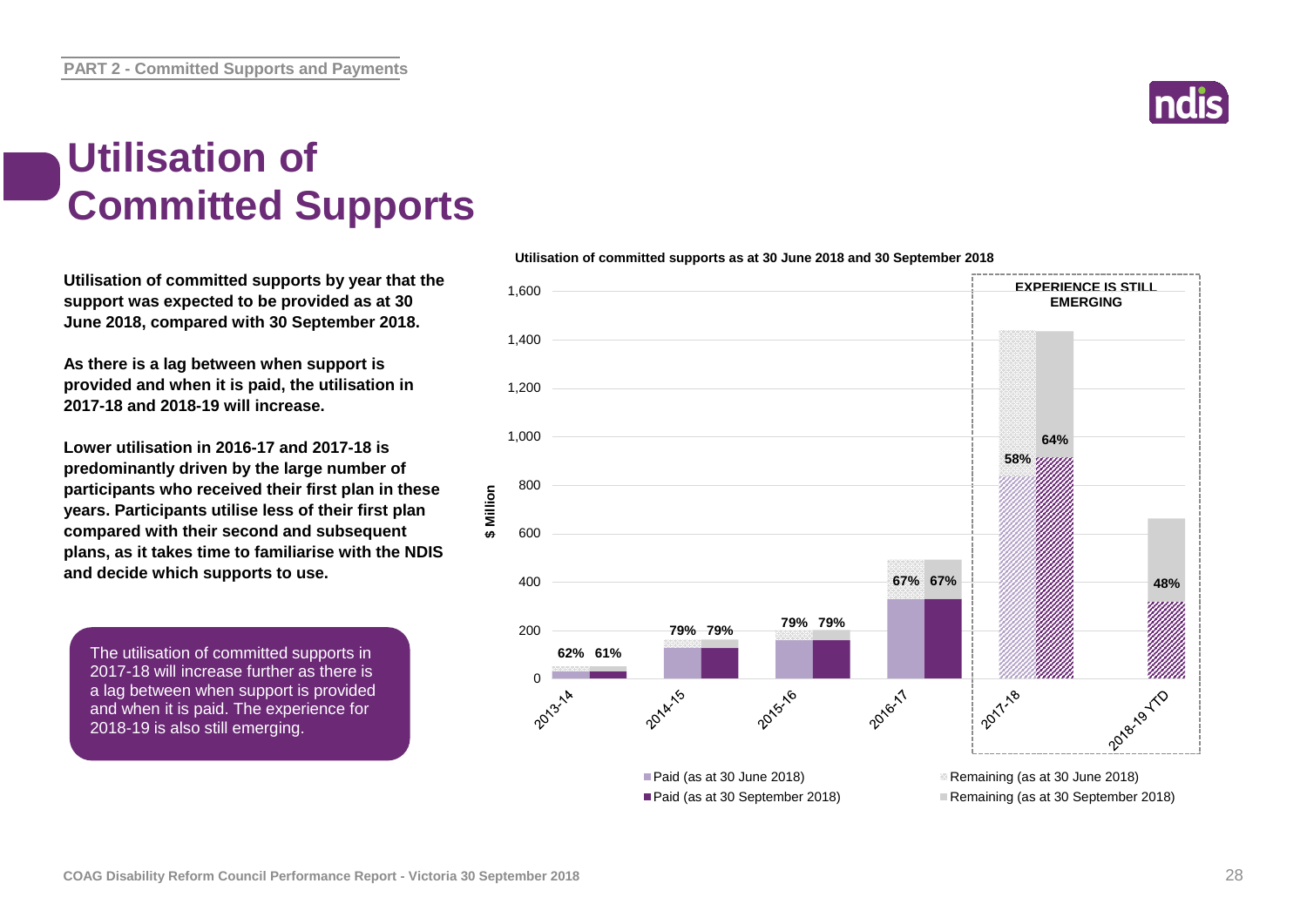#### PART 3

### **Providers and Markets**

The scale and extent of the market continues to grow, with a 11% increase in the number of providers during the quarter to 5,485.

43% of approved providers were active in Victoria at 30 September 2018, and 57% were yet to have evidence of activity.



**Victoria - 30 September 2018**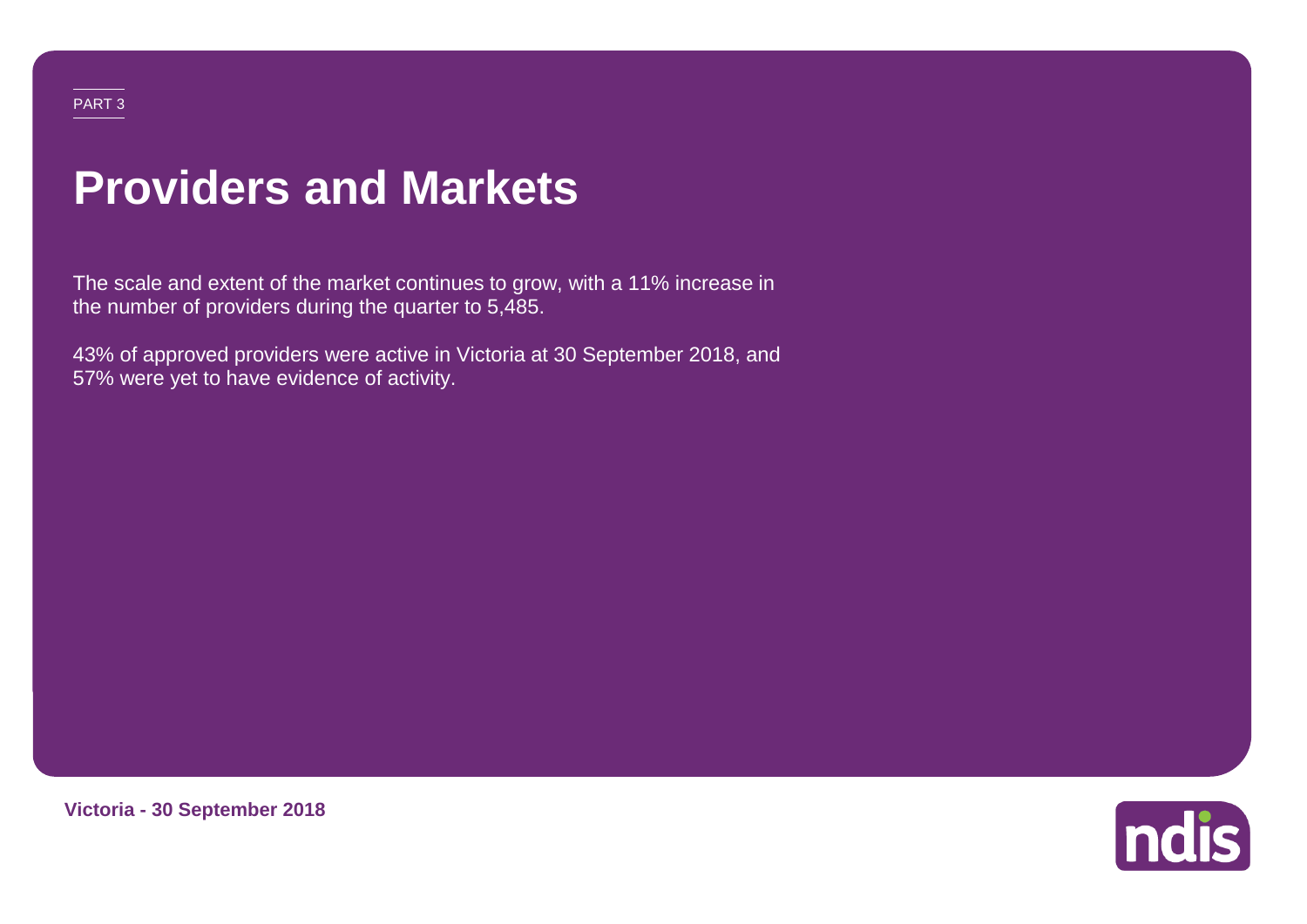### **Summary**

**This section contains information on registered service providers and the market, with key provider and market indicators presented.**

#### **Provider registration**

- **To provide supports to NDIS participants, a service provider is required to register and be approved by the NDIA.**
- **Providers register with the NDIA by submitting a registration request, indicating the types of support (registration groups) they are accredited to provide.**

#### **How providers interact with participants**

- **NDIS participants have the flexibility to choose the providers who support them.**
- **Providers are paid for disability supports and services provided to the participants.**

| 5,485<br><b>APPROVED</b><br>PROVIDERS, 43%<br>OF WHICH WERE<br><b>ACTIVE IN</b><br><b>VICTORIA AT 30</b><br><b>SEPTEMBER 2018</b> | $80 - 95%$<br>OF PAYMENTS<br><b>MADE BY THE</b><br><b>NDIA ARE</b><br><b>RECEIVED BY</b><br>25% OF<br><b>PROVIDERS</b> | 40%<br>OF SERVICE<br><b>PROVIDERS ARE</b><br><b>INDIVIDUALS/SOLE</b><br><b>TRADERS</b> | <b>THERAPEUTIC</b><br><b>SUPPORTS HAS THE</b><br><b>HIGHEST NUMBER OF</b><br><b>APPROVED SERVICE</b><br>PROVIDERS,<br><b>FOLLOWED BY</b><br><b>HOUSEHOLD TASKS</b><br><b>AND ASSISTANCE</b><br><b>WITH</b><br><b>TRAVEL/TRANSPORT</b><br><b>ARRANGEMENTS</b> |
|-----------------------------------------------------------------------------------------------------------------------------------|------------------------------------------------------------------------------------------------------------------------|----------------------------------------------------------------------------------------|--------------------------------------------------------------------------------------------------------------------------------------------------------------------------------------------------------------------------------------------------------------|
|                                                                                                                                   |                                                                                                                        |                                                                                        |                                                                                                                                                                                                                                                              |

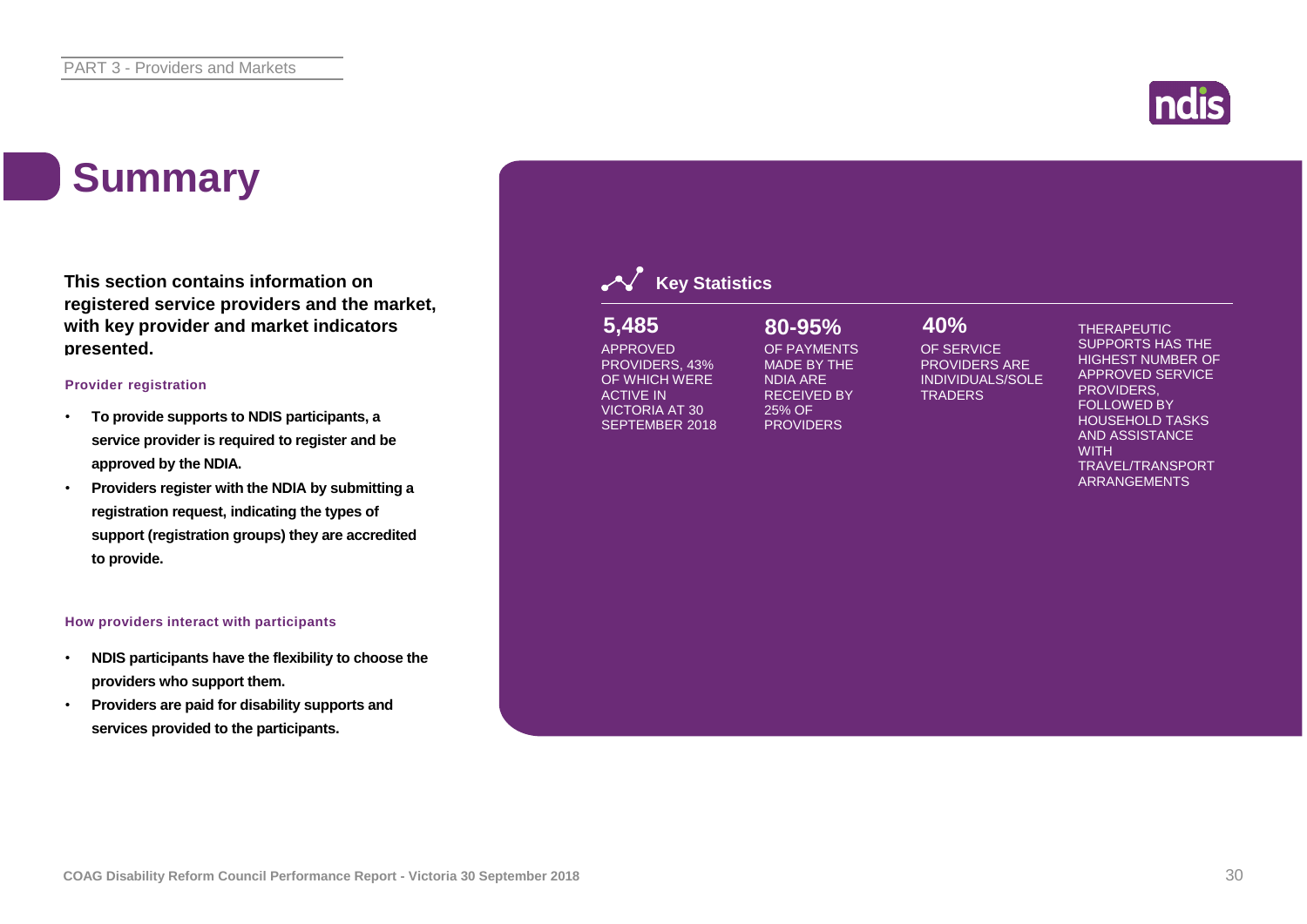## **Indi**

#### **Providers over time**

**As at 30 September 2018, there were 5,485 registered service providers, of which 2,172 were individual/sole trader operated businesses and 3,313 were companies or organisations.**



#### $\sqrt{2}$ 1,000 2,000 3,000 4,000 5,000 6,000 As at 30 Jun 2016 Sep 2016 Dec 2016 Mar 2017 Jun 2017 Sep 2017 Dec 2017 Mar 2018 Jun 2018 Sep 2018 As at 30 As at 31 As at 31 As at 30 As at 30 As at 31 As at 31 As at 30 As at 30  $\blacksquare$ Individual / sole trader  $\blacksquare$  Company / organisation The number of approved service providers increased by 11% from 4,923 to 5,485 in the quarter. 40% of approved service providers are individuals/sole traders.

**Approved providers over time by type of provider**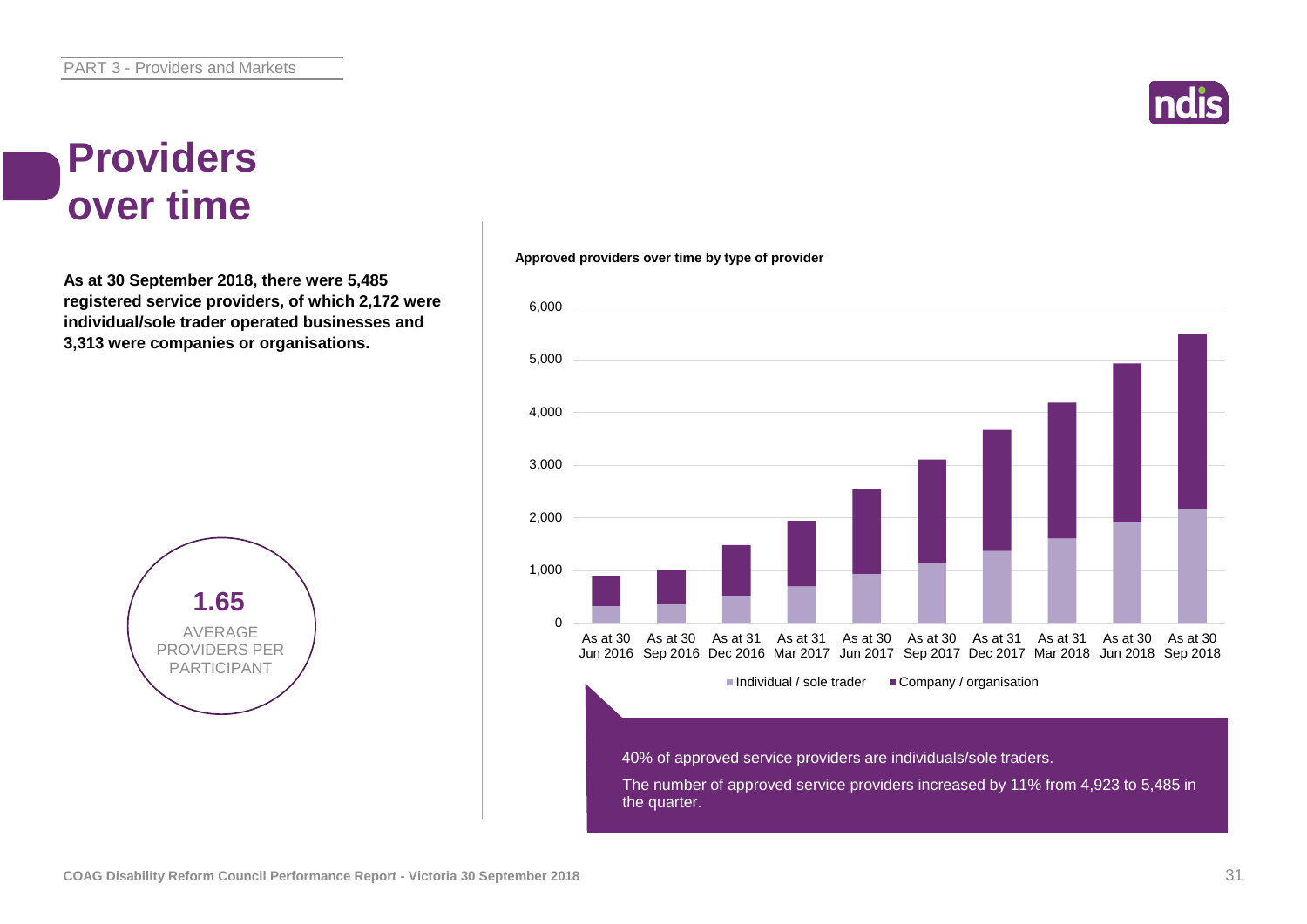

### **Proportion of Active Providers Active (43%)**

**Change in the activity status of providers.**

**As at 30 September 2018, 43% of providers were active and 57% were yet to have evidence of activity. Of all providers, 824 began delivering new supports in the quarter.**



**824** NUMBER OF PROVIDERS DELIVERING NEW SUPPORTS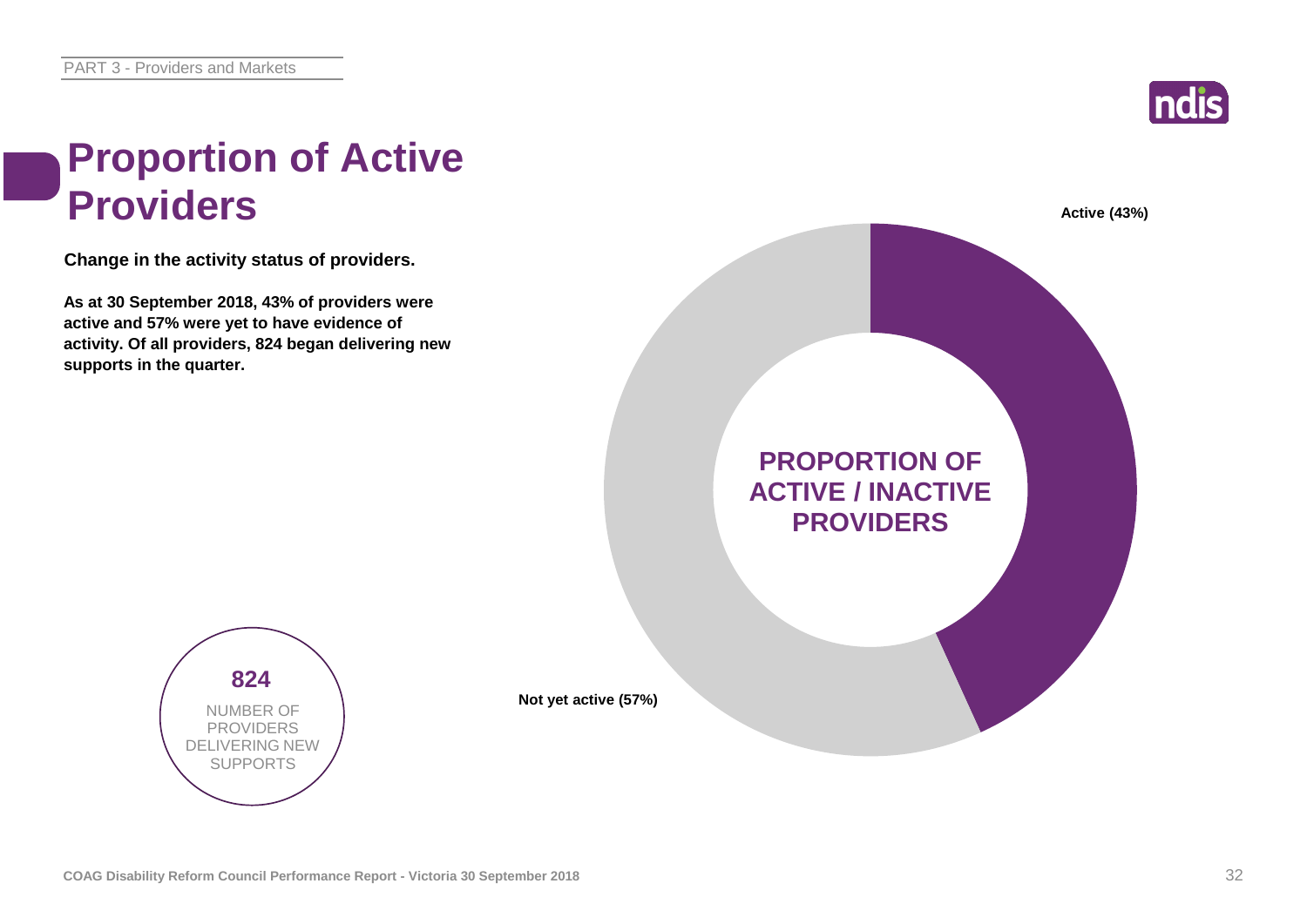### **Approved Registration groups**

**The number of approved providers has** *Approved providers by registration group and percentage change over the quarter***<br>
1.000 increased for most registration groups over the quarter.**

**The registration groups with the largest numbers of approved providers continue to grow:**

**• Therapeutic Supports: from 2,317 to 2,588 (12% increase)**

**• Household Tasks: from 1,356 to 1,594 (18% increase)**

**• Assistance with travel/transport arrangements: from 1,094 to 1,266 (16% increase)**

**• Assistance products for personal care and safety: from 856 to 956 (12% increase)**

**• Innovative Community Participation: from 742 to 880 (19% increase)**



As at 30 September 2018 As at 30 June 2018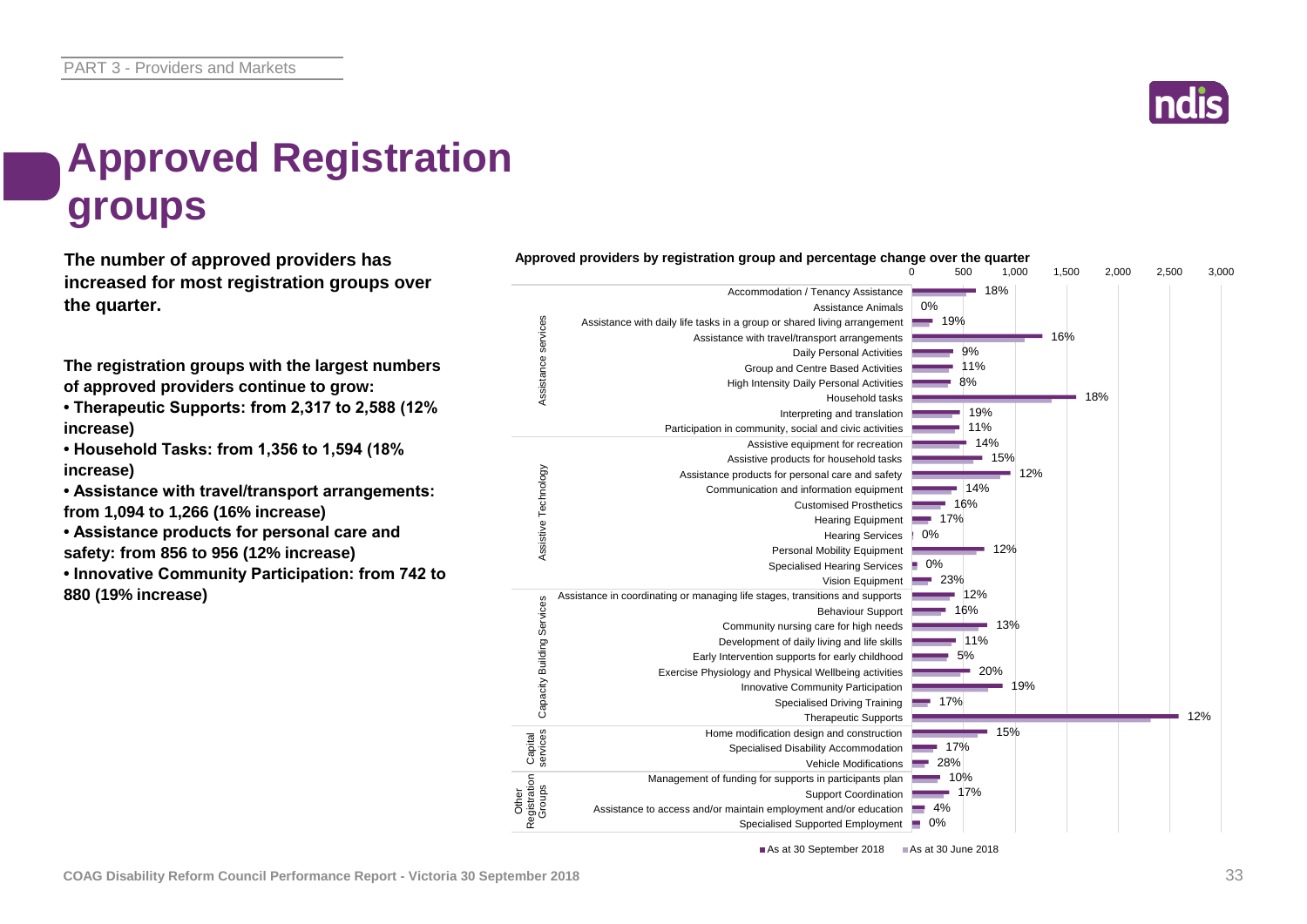### **Active Registration groups**

**The number of providers active in each registration group has increased for most registration groups over the quarter.**

**The registration groups with the largest numbers of active providers continue to grow:**

**• Therapeutic Supports: from 1,093 to 1,267 (16% increase)**

**• Household tasks: from 380 to 484 (27% increase)**

**• Participation in community, social and civic activities: from 295 to 335 (14% increase)**

**• Assistance in coordinating or managing life stages, transitions and supports: from 266 to 296 (11% increase)**

**• Daily Personal Activities: from 264 to 296 (12% increase)**



As at 30 September 2018 As at 30 June 2018

#### **Active providers by registration group and percentage change over the quarter**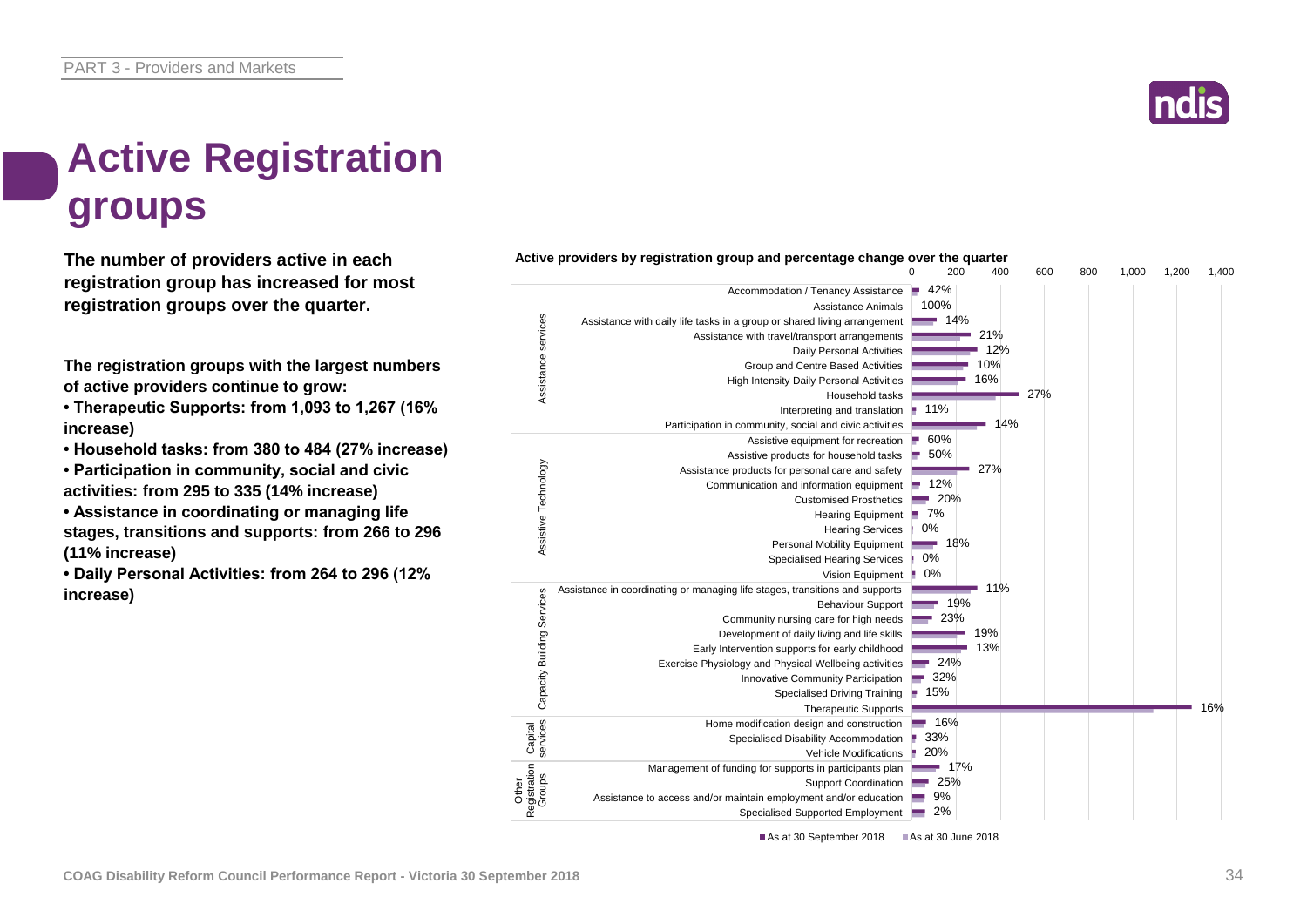

### **Market share of top providers**

**the dollars paid for major registration groups.**



**25% of service providers received 80-95% of Market share of the top 25% of providers by registration group.**

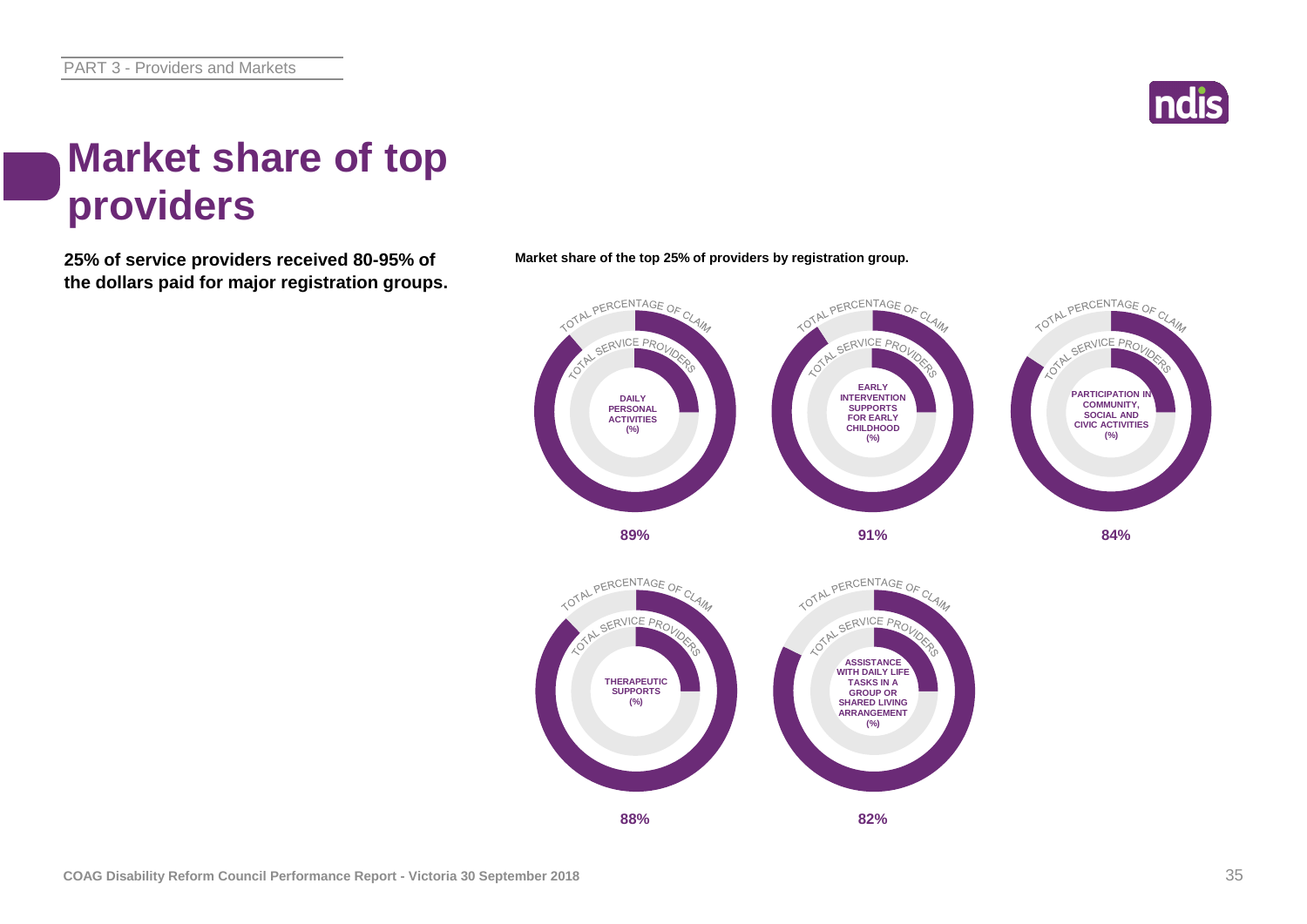# **Information, Linkages and Capacity Building**

Information, Linkages and Capacity Building was covered in the national version of the COAG Quarterly Performance Report.



**Victoria - 30 September 2018**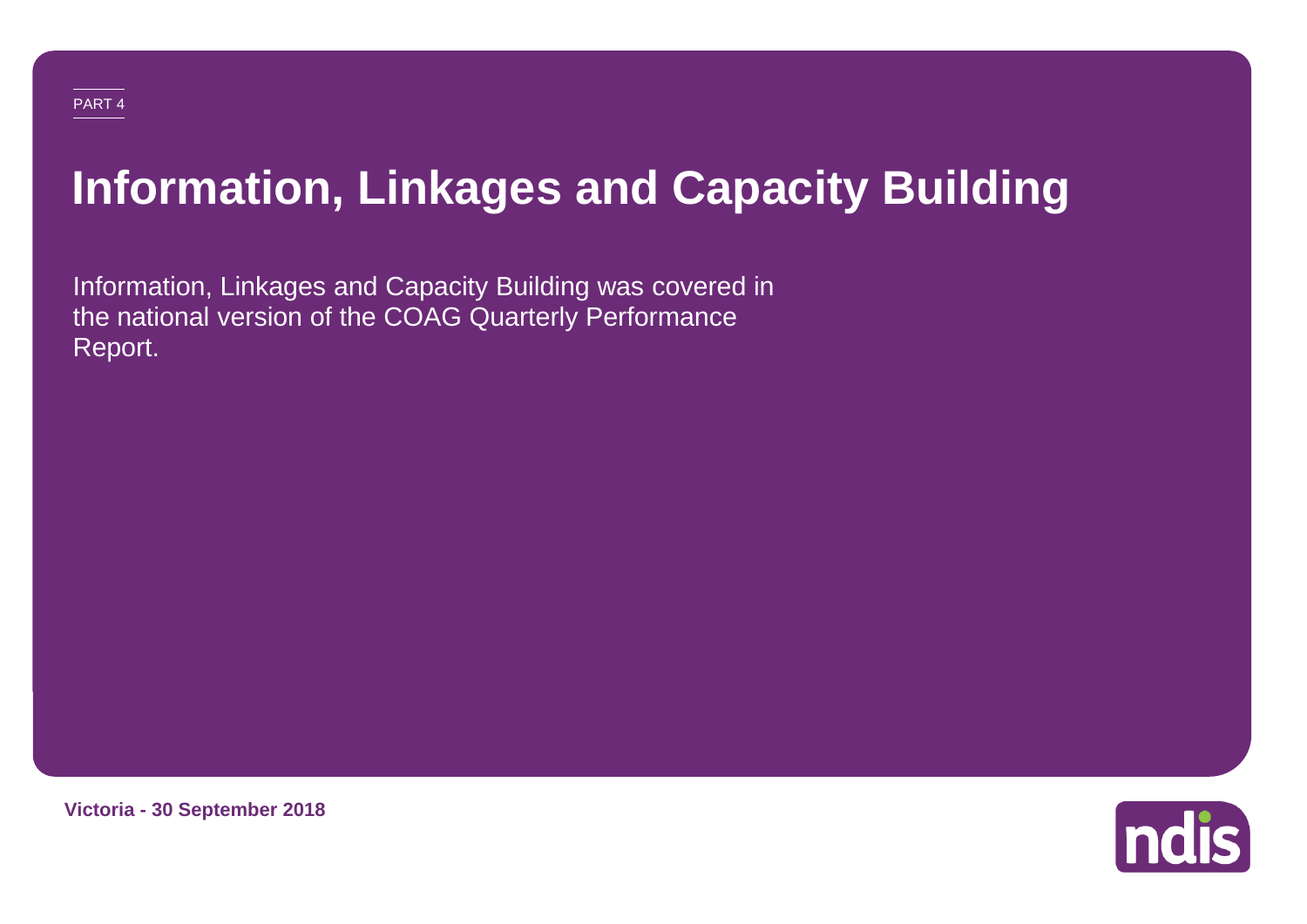#### PART 5

### **Mainstream Interface**

The proportion of participants entering in the current quarter and accessing mainstream services is slightly lower compared to prior quarters.



**Victoria - 30 September 2018**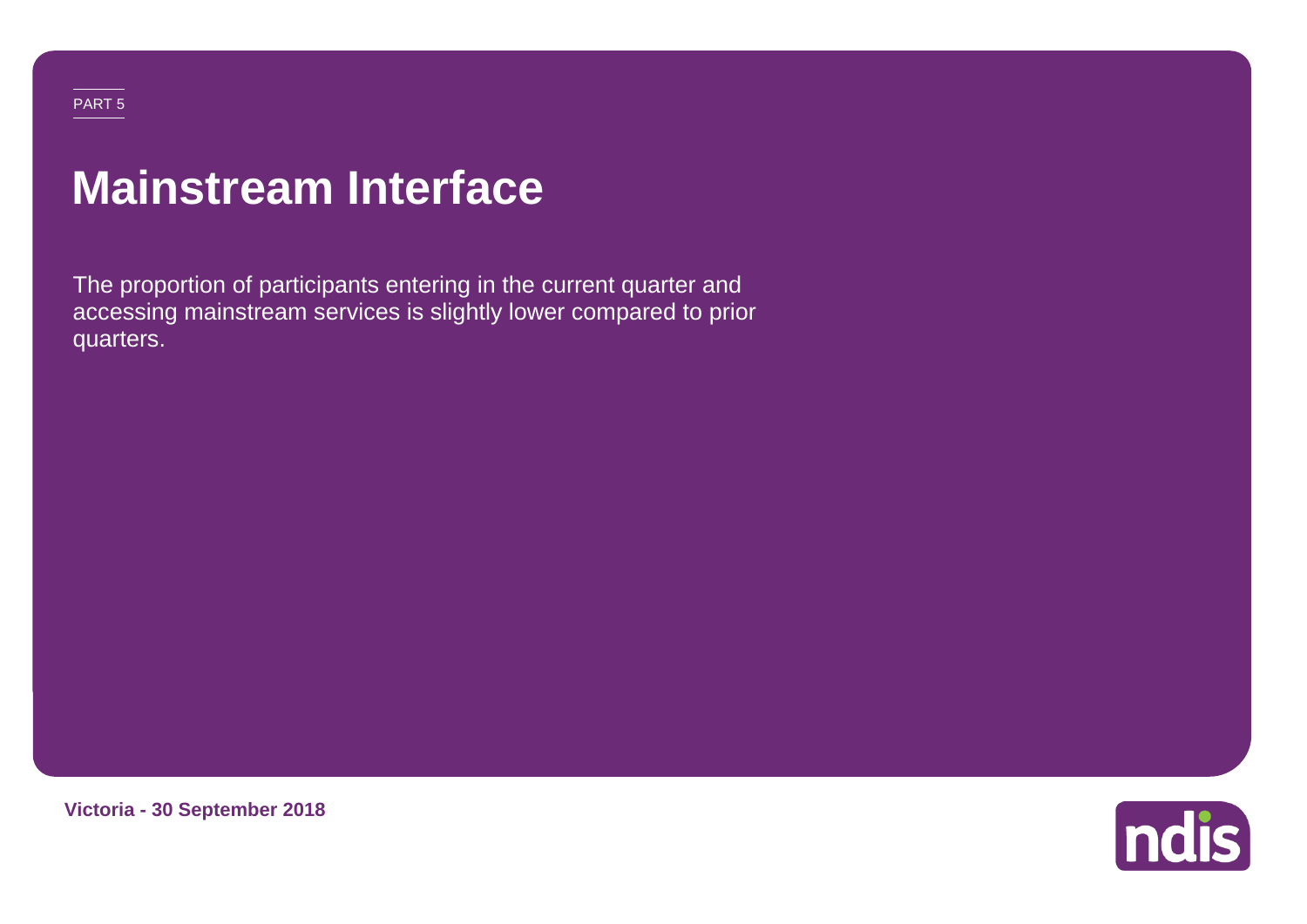

### **Mainstream Interface**

**88% of active participants with a plan approved in 2018-19 Q1 access mainstream services, a decrease from prior quarters. Participants are accessing mainstream services predominantly for health and wellbeing, lifelong learning and daily activities.**